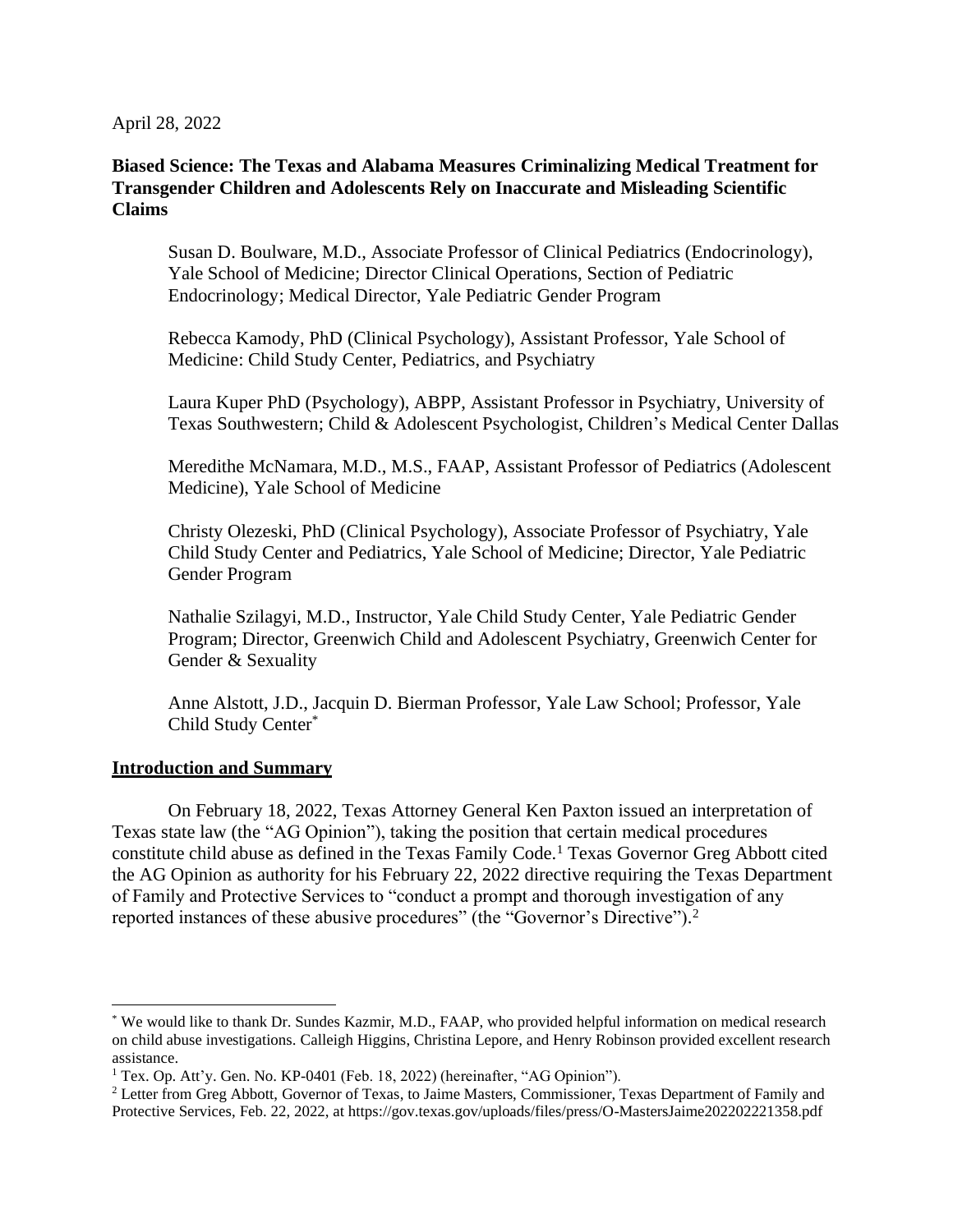On April 7, 2022, Governor Kay Ivey of Alabama signed S.B. 184 (the "Alabama Law"), which imposes felony penalties on anyone providing certain medical care to any child, adolescent, or young adult under age 19.<sup>3</sup>

We are a group of six scientists and one law professor. Among the scientists, three of us are M.D.s., three are PhD's, and all treat transgender children and adolescents in daily clinical practice. We all hold academic appointments at major medical schools, including the University of Texas Southwestern and Yale University. In this report, we examine in depth the scientific claims made in the AG Opinion and the text of the Alabama Law about medical care for transgender children and adolescents. Note that, although we reject the AG's assertion that gender-affirming care constitutes child abuse and we oppose the Alabama Law's criminalization of such care, we do not address, in this report, the legal validity of either. 4 In accordance with our expertise, our focus is on the science.

After examining the AG Opinion and the findings of "fact" in the Alabama Law in detail, we conclude that their medical claims are not grounded in reputable science and are full of errors of omission and inclusion. These errors, taken together, thoroughly discredit the AG Opinion's claim that standard medical care for transgender children and adolescents constitutes child abuse. The Alabama Law contains similar assertions of scientific fact, and these too are riddled with errors, calling into question the scientific foundations of the law.

In this report, we focus closely on the AG Opinion, because it contains a full explanation of its reasoning, while the Alabama law presents a list of purported scientific findings without argument or citation. We note, throughout, when the purported findings in the Alabama law echo the claims made in the AG Opinion.

The Texas Attorney General either misunderstands or deliberately misstates medical protocols and scientific evidence. The AG Opinion and the Alabama Law make exaggerated and unsupported claims about the course of treatment for gender dysphoria, specifically claiming that standard medical care for pediatric patients includes surgery on genitals and reproductive organs. In fact, the authoritative protocols for medical care for transgender children and adolescents, which define what we term "gender-affirming care," specifically state that individuals must be over the age of majority before they can undergo such surgery. The AG Opinion and the Alabama Law also ignore the mainstream scientific evidence showing the significant benefits of gender-affirming care and exaggerate potential risks.

These are not close calls or areas of reasonable disagreement. The AG Opinion and the Alabama Law's findings ignore established medical authorities and repeat discredited, outdated, and poor-quality information. The AG Opinion also mischaracterizes reputable sources and repeatedly cites a fringe group whose listed advisors have limited (or no) scientific and medical credentials and include well-known anti-trans activists.

<sup>3</sup> Vulnerable Child Compassion and Protection Act, 2022 Ala. Laws 289 (hereinafter, "Alabama Law").

<sup>4</sup> For legal analysis, see Plaintiffs' Original Petition and Application for Temporary Restraining Order, Temporary Injunction, Permanent Injunction, and Request for Declaratory Relief, Doe v. Abbott, March 1, 2022, at [https://www.aclu.org/legal-document/doe-v-abbott-petition.](https://www.aclu.org/legal-document/doe-v-abbott-petition)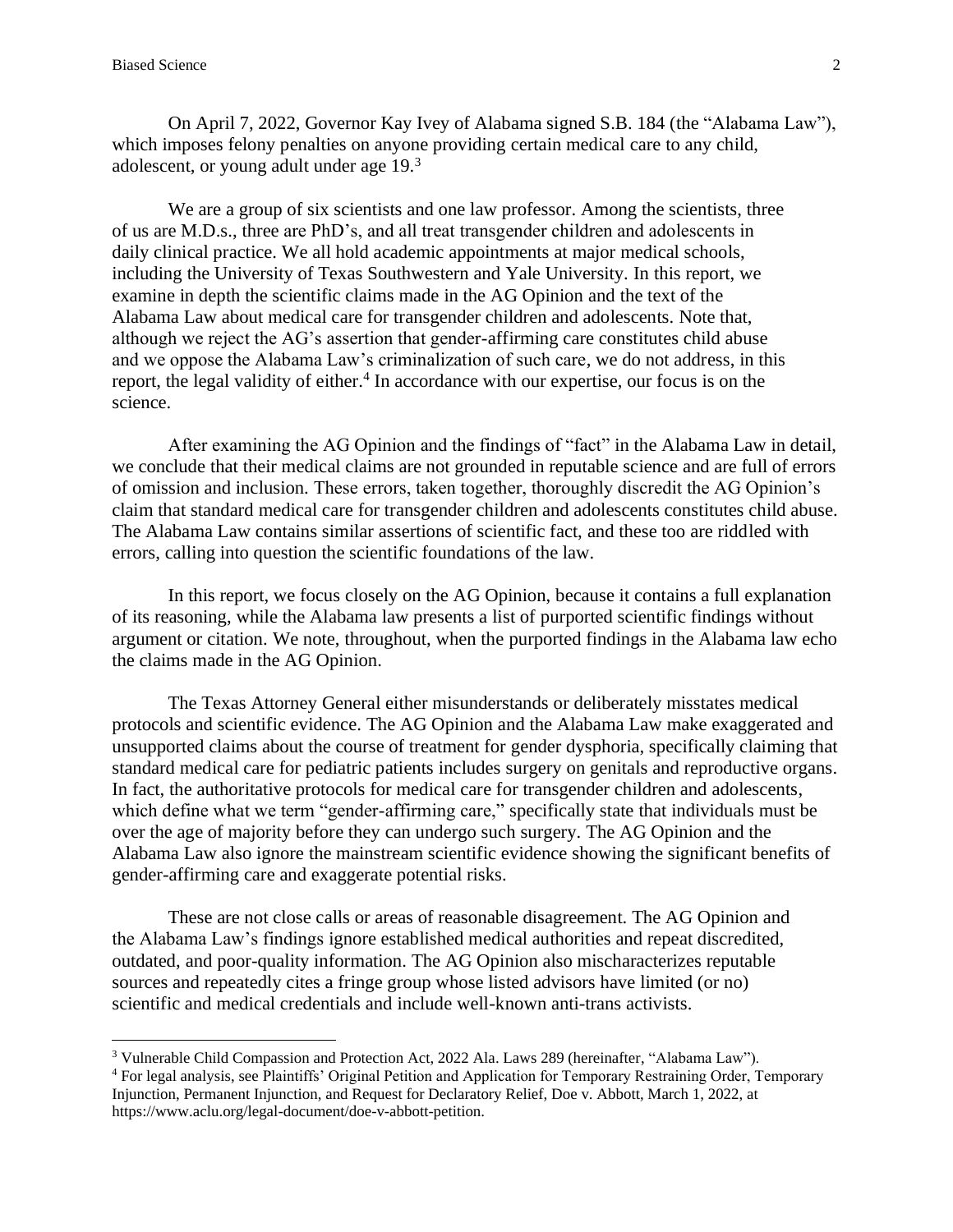The AG Opinion falsely implies that puberty blockers and hormones are administered to prepubertal children, when, in fact, the standard medical protocols recommend drug treatments only for adolescents (and not prepubertal children). For purposes of this report, we use the term "adolescent" to refer to a child under the age of majority in whom pubertal development has begun.

The AG Opinion also omits mention of the extensive safeguards established by the standard protocols to ensure that medication is needed and that adolescents and their parents give informed assent and consent, respectively, to treatment when it is determined to be essential care. There is no rush to treatment: the course of gender-affirming care is tailored to each individual, and standard protocols mandate a process of consultation involving an interdisciplinary team including mental health professionals, medical providers, and parents.

By omitting the evidence demonstrating the substantial benefits of treatment for gender dysphoria, and by focusing on invented and exaggerated harms, the AG Opinion and the Alabama Law portray a warped picture of the scientific evidence. Contrary to their claims, a solid body of reputable evidence shows that gender-affirming care can be lifesaving and significantly improves mental health and reduces suicide attempts. The standard medical protocols were crafted by bodies of international experts based on a solid scientific foundation and have been in use for decades. Thus, treating gender dysphoria is considered not only ethical but also the clinically and medically recommended standard of care. Indeed, it would be considered unethical to *withhold* medical care from patients with gender dysphoria, just as it would be unethical to withhold potentially lifesaving care for patients with any other serious medical condition.

The repeated errors and omissions in the AG Opinion are so consistent and so extensive that it is difficult to believe that the opinion represents a good-faith effort to draw legal conclusions based on the best scientific evidence. It seems apparent that the AG Opinion is, rather, motivated by bias and crafted to achieve a preordained goal: to deny gender-affirming care to transgender youth. The same is true of the scientific claims made in the Alabama Law.

Many reputable scientific and professional organizations have issued statements opposing the Texas action,<sup>5</sup> but to our knowledge, none have conducted the in-depth, point-by-point review that we provide here.

<sup>5</sup> See APA President Condemns Texas Governor's Directive to Report Parents of Transgender Minors [Internet]. Washington, D.C.: American Psychological Association; 2022 Feb 24 [cited 2022 Apr 15]. Available from: [https://www.apa.org/news/press/releases/2022/02/report-parents-transgender-children;](https://www.apa.org/news/press/releases/2022/02/report-parents-transgender-children) American Academy of Pediatrics, AAP, Texas Pediatric Society Oppose Actions in Texas Threatening Health of Transgender Youth [Internet]. Itasca (IL): American Academy of Pediatrics; 2022 Feb 24 [cited 2022 Apr 15]. Available from: [https://www.aap.org/en/news-room/news-releases/aap/2022/aap-texas-pediatric-society-oppose-actions-in-texas](https://www.aap.org/en/news-room/news-releases/aap/2022/aap-texas-pediatric-society-oppose-actions-in-texas-threatening-health-of-transgender-youth/)[threatening-health-of-transgender-youth/;](https://www.aap.org/en/news-room/news-releases/aap/2022/aap-texas-pediatric-society-oppose-actions-in-texas-threatening-health-of-transgender-youth/) AACAP Statement Opposing Actions in Texas Threatening the Health, Mental Health and Well-Being of Transgender and Gender Diverse Youth and Their Families [Internet]. Washington, D.C.: American Academy of Child & Adolescent Psychiatry; 2022 March 1 [cited 2022 Apr 22]. Available from:

[https://www.aacap.org/AACAP/zLatest\\_News/AACAP\\_Statement\\_Opposing\\_Actions\\_in\\_Texas.aspx.](https://www.aacap.org/AACAP/zLatest_News/AACAP_Statement_Opposing_Actions_in_Texas.aspx) See also Letter from James L. Madara, CEO and Executive Vice President of the American Medical Association, to Bill McBride, Executive Director of the National Governors Association, April 26, 2021 (opposing legislation in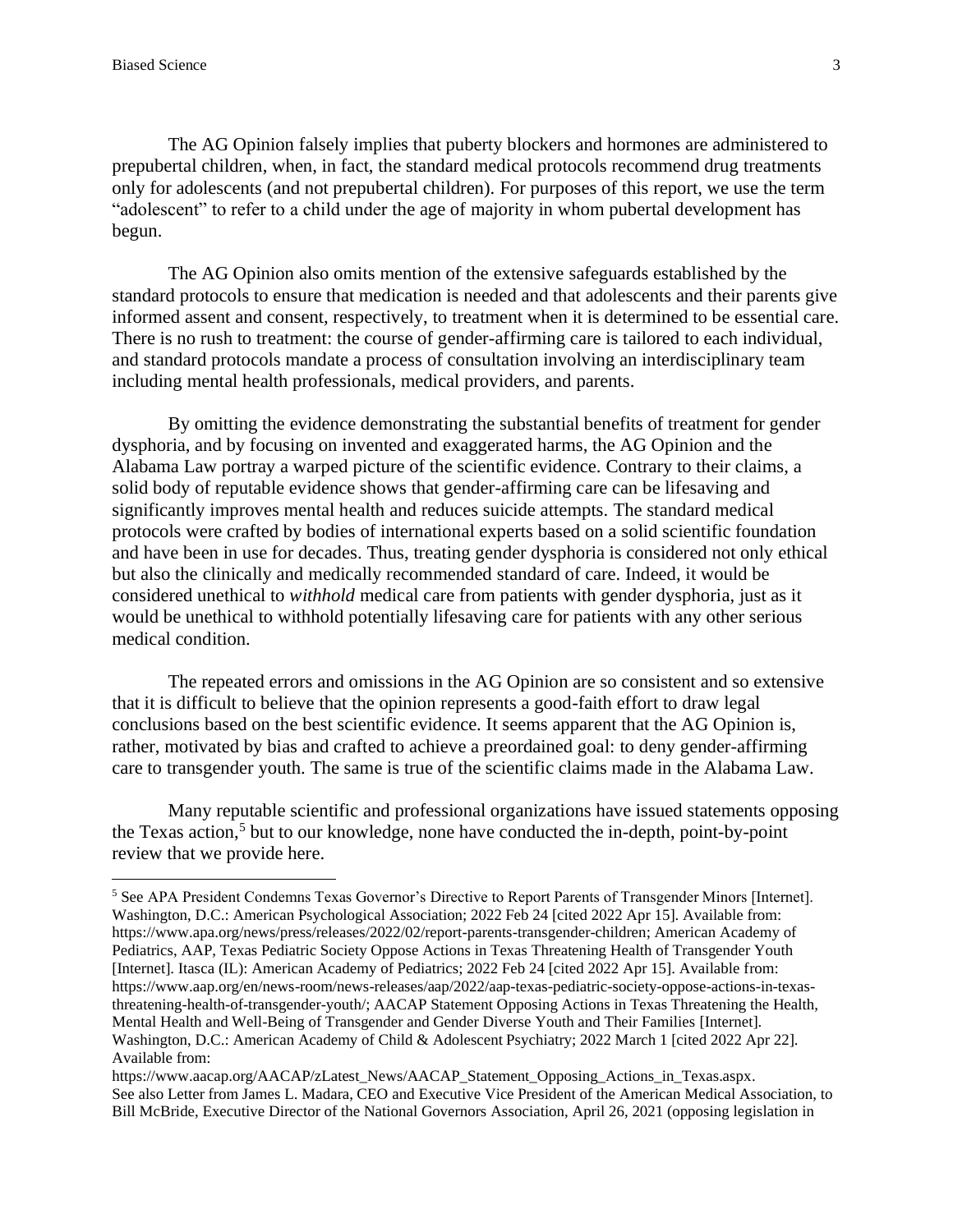Throughout this report, we use the highest-quality scientific evidence available. In this context, large-scale, randomized controlled trials would be inappropriate for ethical reasons: when medical care has been shown (by other methods) to reduce gender dysphoria and improve mental health, as is the case for gender-affirming care for individuals with gender dysphoria, it would be unethical to deny that care to a control group of patients. This is true in many areas of medicine. In such cases, physicians instead rely on studies using other scientific methods, and they judge the relative quality of evidence based on several factors, including whether the study is peer-reviewed, published in a high-impact journal, up to date, and conducted by reputable investigators.

In this report, we cite studies that are peer-reviewed, up to date, conducted by respected investigators, and published in high-impact journals that are widely read. This represents the highest-quality evidence available to physicians making treatment decisions in this context. By contrast, the AG Opinion relies on very poor-quality evidence. Only two of its sources are peer-reviewed scientific studies. Of these, one is badly out-of-date, and the other is cited for a proposition that is irrelevant to the treatment of transgender children and adolescents.<sup>6</sup>

To summarize, we find that:

# **1. The AG Opinion and the Alabama Law falsely claim that current medical standards authorize the surgical sterilization of transgender children and adolescents. In fact, present medical standards state that individuals must be the age of majority or older before undergoing surgery on genitals or reproductive organs.**

Current medical protocols do not allow for either surgery or drug therapy for prepubertal children and specifically state that genital surgery should not be carried out before patients reach the legal age of majority. The standards of care do permit the careful use of drug therapies for adolescents (but not prepubertal children) and caution that drug therapies should be undertaken only after a careful, staged process of psychological and medical counseling. The AG Opinion's and Alabama Law's lists of "sex change procedures" and the claims that doctors are routinely sterilizing children and teenagers do not reflect current medical practice.

Arkansas and other states that would deny gender-affirming care), at [https://www.ama-assn.org/press-center/press](https://www.ama-assn.org/press-center/press-releases/ama-states-stop-interfering-health-care-transgender-children)[releases/ama-states-stop-interfering-health-care-transgender-children;](https://www.ama-assn.org/press-center/press-releases/ama-states-stop-interfering-health-care-transgender-children) Clarke M, Farnan A, Barba A, Giovanni K, Brymer M, Julian J. Gender-Affirming Care Is Trauma-Informed Care [Internet]. Los Angeles (CA) and Durham (NC): National Child Traumatic Stress Network; 2022 [cited 2022 Apr 15]. Available from:

[https://www.nctsn.org/sites/default/files/resources/fact-sheet/gender-affirming-care-is-trauma-informed-care.pdf.](https://www.nctsn.org/sites/default/files/resources/fact-sheet/gender-affirming-care-is-trauma-informed-care.pdf) <sup>6</sup> One study is Dhejne C, Lichtenstein P, Boman M, Johansson AL, Langstrom N, Landen M. Long-term follow-up of transsexual persons undergoing sex reassignment surgery: cohort study in Sweden. PLoS One 2011 Feb 22;6(2):e16885. We discuss in Section 2 why Dhejne et al. is out of date and unsupportive of the AG's claims. The AG Opinion also cites one study for the proposition that "hysterectomy, oophorectomy, and orchiectomy result in permanent sterility." The cited study is Cheng PJ, Pastuszak AW, Myers JB, Goodwin IA, Hotaling JM. Fertility concerns of the transgender patient. Transl Androl Urol. 2019 Jun;8(3):209-218. As we explain in Section 1, current medical protocols do not authorize surgery on genitals or reproductive organs for anyone under the age of majority, and so the reference is irrelevant to the treatment of minors.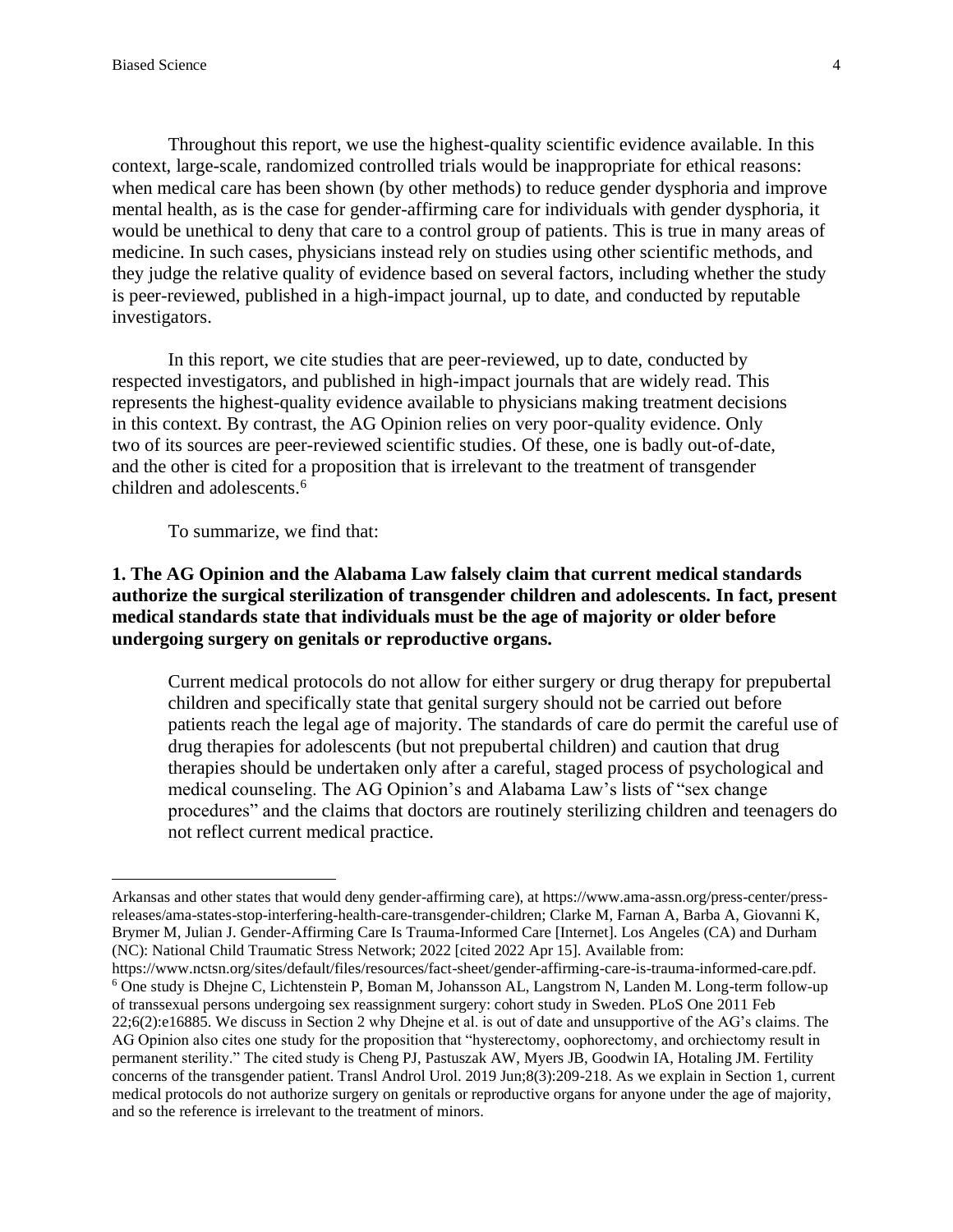**2. The AG Opinion and the Alabama Law ignore the substantial benefits of medical care for transgender children and adolescents, care which has consistently been shown to reduce gender dysphoria and improve mental health. The best scientific evidence shows that gender dysphoria is real, that untreated gender dysphoria leads predictably to serious, negative medical consequences, and that gender-affirming care significantly improves mental health outcomes, including reducing rates of suicide.** 

The AG Opinion and the Alabama Law omit any discussion of the demonstrated benefits of gender-affirming care as recognized by established medical science. The AG Opinion and the Alabama Law also greatly exaggerate the percentage of adolescents whose diagnosed gender dysphoria dissipates without gender-affirming care. And the AG Opinion repeats discredited evidence claiming that there is a wave of so-called "rapidonset" gender dysphoria among U.S. adolescents.

## **3. The AG Opinion and the Alabama Law greatly exaggerate the risks of gender-affirming drug therapy.**

The AG Opinion exhibits a poor understanding of medicine and consistently misstates medical protocols and scientific evidence. Contrary to the AG Opinion's statements, gender-affirming drug therapy (including puberty blockers and hormonal treatments) is safe and effective and has been approved by the major medical authorities. Puberty blockers are fully reversible; when discontinued, puberty begins, and fertility develops normally.

Gender-affirming hormone treatments can reduce fertility to some degree while ongoing, but the evidence suggests that these effects are reversible when hormone therapy is discontinued. Standard medical protocols manage these risks in the way any medical risks should be managed: by weighing the benefits of treatment against potential harms and by a careful and individualized process of consultation and consent. Indeed, the informed consent procedures for gender-affirming drug treatment are at least as rigorous as the consent required for any other drug treatment.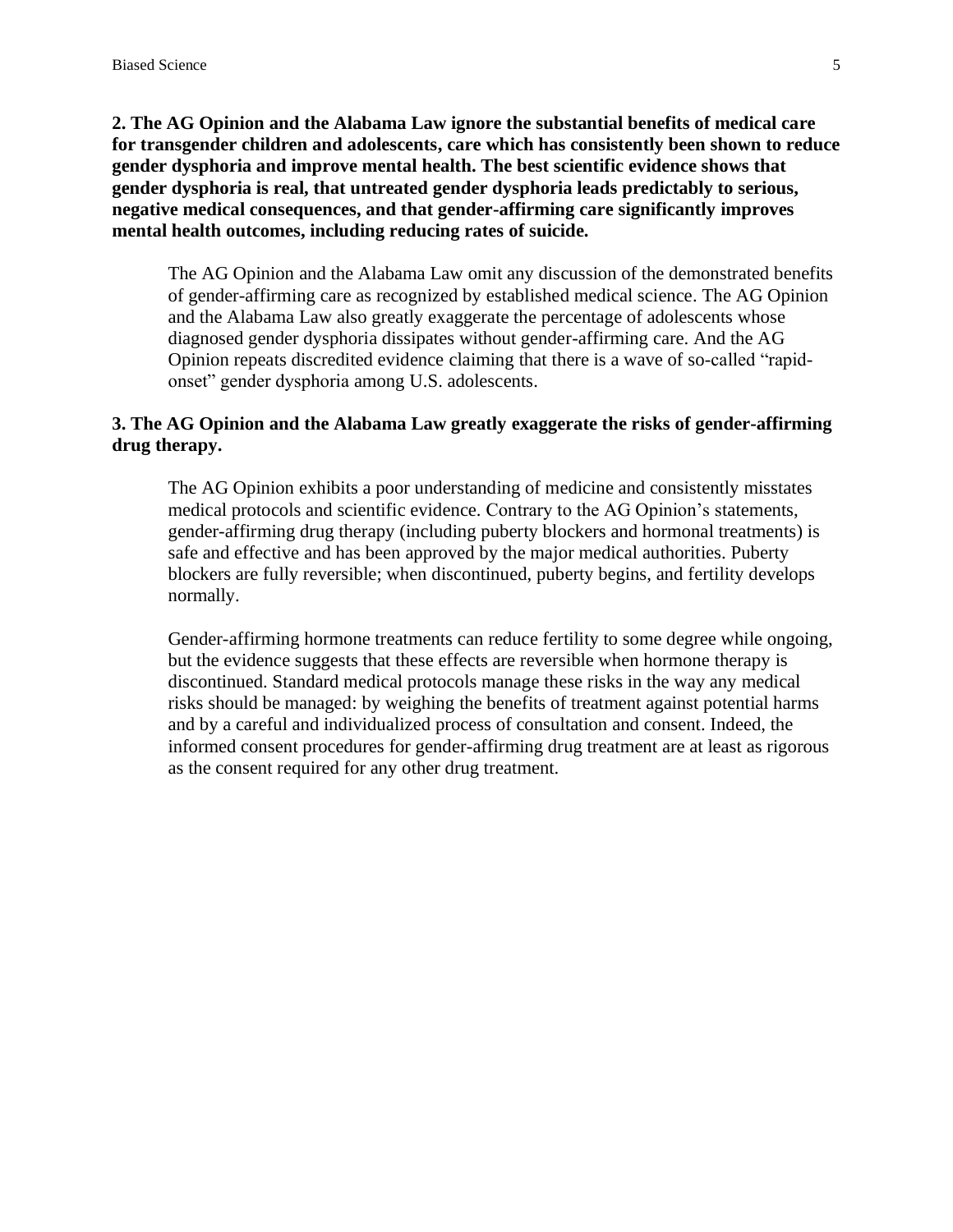# **Table of Contents**

| Section 1. The AG Opinion and the Alabama Law falsely claim that current medical<br>standards authorize the surgical sterilization of transgender children and adolescents. In<br>fact, present medical standards state that individuals must be the age of majority or older                                                                                                                                                                                         |
|-----------------------------------------------------------------------------------------------------------------------------------------------------------------------------------------------------------------------------------------------------------------------------------------------------------------------------------------------------------------------------------------------------------------------------------------------------------------------|
| a. The medical standards of care for transgender children specifically state that<br>individuals must be the age of majority or older before undergoing surgery on genitals or                                                                                                                                                                                                                                                                                        |
| b. The standards of care do not recommend drug treatments (puberty blockers or                                                                                                                                                                                                                                                                                                                                                                                        |
| c. Present standards of care recommend drug treatments for adolescents (youth who have<br>developed pubertal changes) only for those with puberty-induced worsening gender<br>dysphoria and only after a careful protocol that begins with psychological and medical                                                                                                                                                                                                  |
| Section 2. The AG Opinion and the Alabama Law ignore the substantial benefits of medical<br>care for transgender children and adolescents, care which has consistently been shown to<br>reduce gender dysphoria and improve mental health. The best scientific evidence shows<br>that gender dysphoria is real, that untreated gender dysphoria leads predictably to serious,<br>negative medical consequences, and that gender-affirming care significantly improves |
| a. Gender dysphoria is real, and untreated gender dysphoria is harmful 11                                                                                                                                                                                                                                                                                                                                                                                             |
| b. Gender-affirming care has measurable and significant benefits 13                                                                                                                                                                                                                                                                                                                                                                                                   |
| c. The AG Opinion repeats discredited and unreliable evidence on "desistance" and                                                                                                                                                                                                                                                                                                                                                                                     |
| Section 3. The AG Opinion and the Alabama Law greatly exaggerate the risks of gender-                                                                                                                                                                                                                                                                                                                                                                                 |
| a. The AG Opinion and the Alabama Law greatly overstate the risks of puberty-blocking                                                                                                                                                                                                                                                                                                                                                                                 |
| b. The AG Opinion and the Alabama Law exaggerate the fertility risks of gender-                                                                                                                                                                                                                                                                                                                                                                                       |
| Appendix A: Additional Information on Biased Sources of Information in the AG Opinion                                                                                                                                                                                                                                                                                                                                                                                 |
|                                                                                                                                                                                                                                                                                                                                                                                                                                                                       |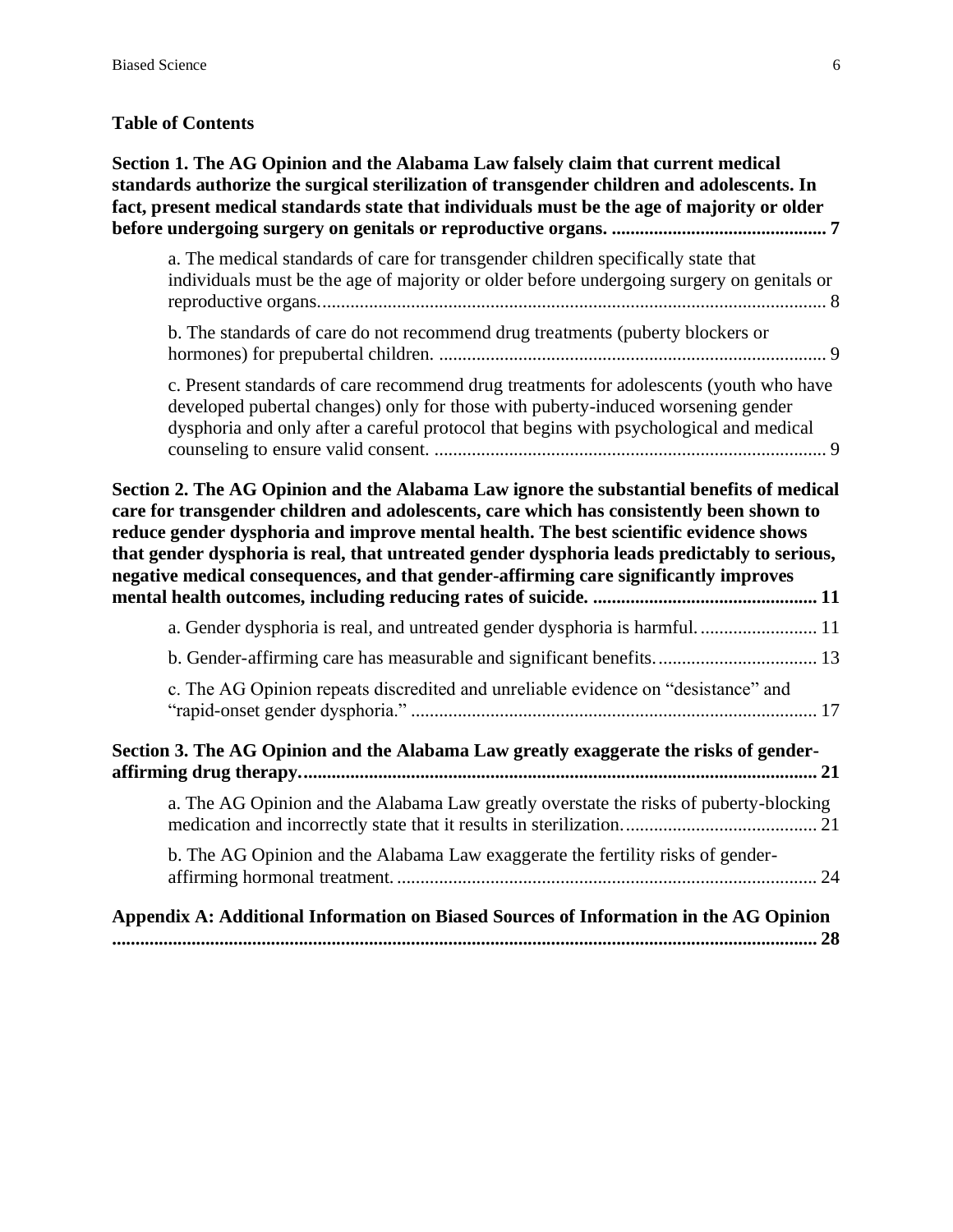# <span id="page-6-0"></span>**Section 1. The AG Opinion and the Alabama Law falsely claim that current medical standards authorize the surgical sterilization of transgender children and adolescents. In fact, present medical standards state that individuals must be the age of majority or older before undergoing surgery on genitals or reproductive organs.**

The AG Opinion asserts that the medical treatments for transgender children include a list of surgical procedures including "sterilization through castration, vasectomy, hysterectomy, oophorectomy, metoidioplasty, orchiectomy, penectomy, phalloplasty, and vaginoplasty." <sup>7</sup> The AG Opinion also claims that physicians dispense "drugs to children that induce transient or permanent infertility," including "(1) puberty-suppression or puberty-blocking drugs, (2) supraphysiologic doses of testosterone to females; and (3) supraphysiologic doses of estrogen to males."<sup>8</sup> The AG Opinion asserts that "[t] he novel trend of providing these elective sex changes to minors often has the effect of permanently sterilizing those minor children."<sup>9</sup> The Alabama Law contains similar statements.<sup>10</sup>

These statements are incorrect. Current medical protocols state that genital surgery should not be carried out before patients reach the legal age of majority. To make the distinction clear, we refer to the AG Opinion's list of procedures as the "AG Opinion claims." We refer to the standard medical protocols issued by the World Professional Association for Transgender Health ("WPATH") and the Endocrine Society as "gender-affirming care."<sup>11</sup>

The AG Opinion fails to engage with the WPATH and Endocrine Society guidelines (or any other recognized set of medical guidelines), even though these are well-known, widely viewed as authoritative, and readily available to the public. <sup>12</sup> These standards are explicitly

correct its repeated assertion that children and adolescents are undergoing "sex change" procedures.

<sup>&</sup>lt;sup>7</sup> AG Opinion, p. 1. The AG Opinion also includes "(2) mastectomies; and (3) removing from children otherwise healthy or non-diseased body part or tissue." These procedures do not affect fertility, which is the opinion's stated concern, and they are common among cisgender adolescents (e.g., rhinoplasty and breast reduction). We do not address these procedures in this report.

<sup>8</sup> AG Opinion, p. 1.

 $9$  AG Opinion, pp. 2-3.

<sup>&</sup>lt;sup>10</sup> Alabama Law, Section 2(6).

<sup>&</sup>lt;sup>11</sup> See Coleman E, Bockting W, Botzer M, Cohen-Kettenis P, DeCuypere G, Feldman J, Fraser L, Green J, Knudson G, Meyer WJ, Monstrey S, Adler RK, Brown GR, Devor AH, Ehrbar R, Ettner R, Eyler E, Garofalo R, Karasic DH, Lev AI, Mayer G, Meyer-Bahlburg H, Hall BP, Pfafflin F, Rachlin K, Robinson B, Schechter LS, Tangpricha V, van Trotsenburg M, Vitale A, Winter S, Whittle S, Wylie KR, Zucker K. Standards of Care for the Health of Transsexual, Transgender, and Gender Nonconforming People, 7<sup>th</sup> version [Internet]. East Dundee (IL): World Professional Association for Transgender Health; 2012 [cited 2022 Apr 17]. Available from: <https://www.wpath.org/publications/soc> (hereinafter, "WPATH (2012)"); Hembree WC, Cohen-Kettenis PT, Gooren L, Hannema SE, Meyer WJ, Murad MH, Rosenthal SM, Safer JD, Tangpricha V, T'Sjoen GG. Endocrine Treatment of Gender-Dysphoric/Gender-Incongruent Persons: An Endocrine Society Clinical Practice Guideline. J Clin Endocrinol Metab. 2017 Sept 13;102(11):3869-3903 (hereinafter, "Endocrine Society (2017)").  $12$  The AG Opinion quotes the WPATH standards once, but the opinion mischaracterizes the source material and persists in its repeated claims that gender-affirming care involves genital surgery on children. At page 4, the AG Opinion quotes WPATH (2012) to the effect that genital surgery should not be carried out before patients reach the age of majority. See AG Opinion, p. 4. The AG Opinion misleadingly uses the WPATH quotation as evidence that there is no benefit from gender-affirming care; in fact, WPATH (2012), pp. 10-21, acknowledges the benefits of psychotherapy and, in the case of adolescents, puberty blockers and hormone therapy. Apart from the isolated and misleading citation to WPATH (2012) at p. 4, the AG Opinion does not otherwise discuss the WPATH standards or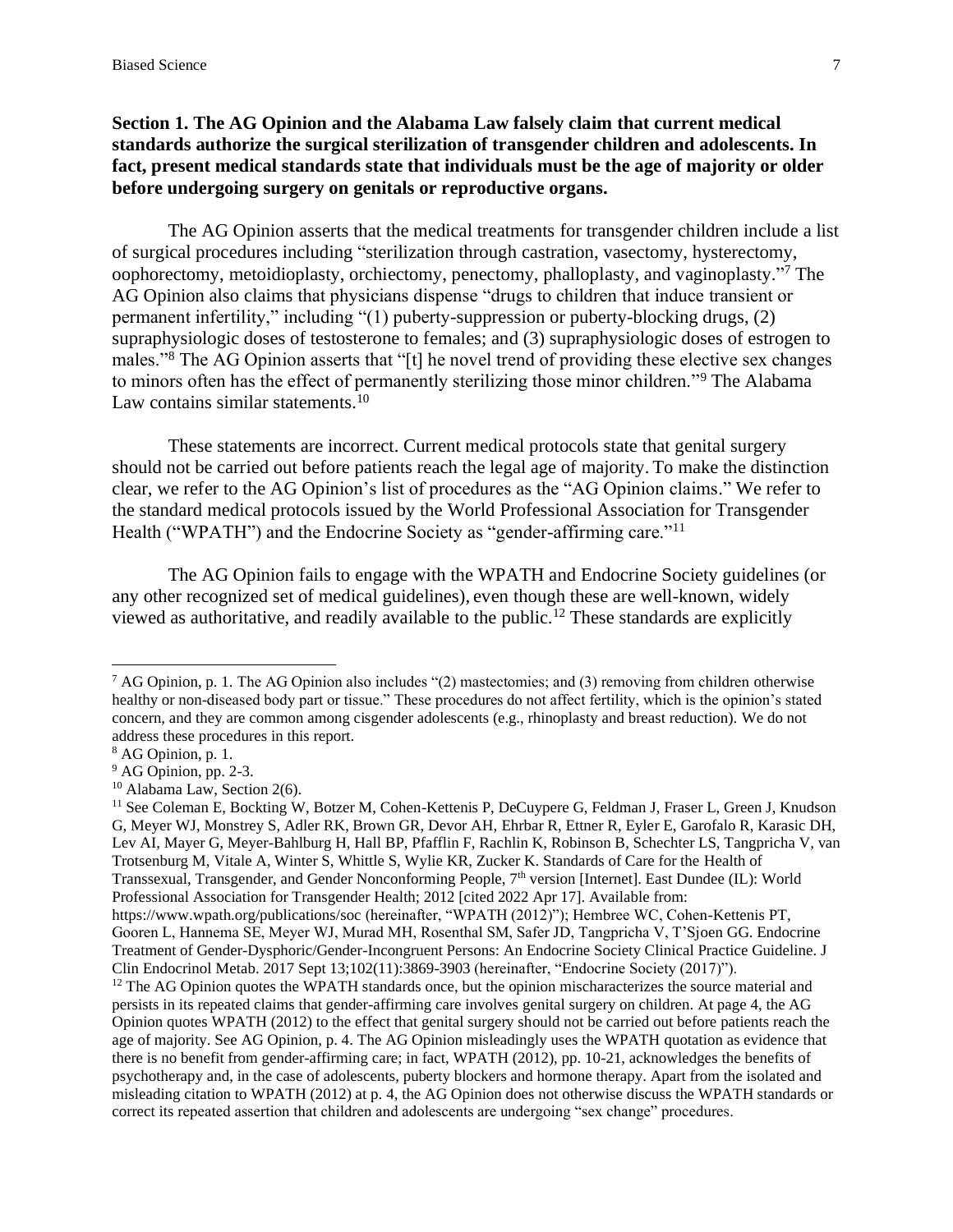followed by major gender clinics in the United States.<sup>13</sup> We address the AG Opinion's misstatements in turn.

<span id="page-7-0"></span>a. The medical standards of care for transgender children specifically state that individuals must be the age of majority or older before undergoing surgery on genitals or reproductive organs.

Gender dysphoria is a recognized medical condition<sup>14</sup> that merits medical treatment, and the evidence shows that treatment improves mental health outcomes, including reducing rates of suicidal ideation and suicide attempts. (See Section 2 of this report.)

Individuals with gender dysphoria seek care at a wide variety of ages, which depends on sociocultural and environmental factors, including parental support, socioeconomic status, and access to care. In the early phases of treatment, gender-affirming care consists of using the individual's preferred pronouns, psychosocial support, and education about the next stages of transition if desired. Medical professionals draw an important distinction between hormonal treatment and gender-affirming surgery. Hormonal transition is an established practice in older adolescents experiencing gender dysphoria, but current standards for gender-affirming care set the age of majority as the threshold for considering surgery on genitals and reproductive organs.

Two of the leading guidelines for the medical treatment of transgender children and adolescents are those published by WPATH and by the Endocrine Society. WPATH is a leading international organization of scientists, which has issued standards of care for transgender adults and children since 1979. <sup>15</sup> Several revisions have been made as scientific evidence drives changes in standards. The current version, WPATH Standards of Care, version 7, is viewed as authoritative in the medical community and is widely consulted by physicians and other clinicians. The WPATH standards explicitly state that genital surgery should not be carried out until the patient reaches the age of majority. Further, WPATH advises that "the age threshold should be seen as a minimum criterion and not an indication in and of itself for active intervention."<sup>16</sup>

The Endocrine Society is the leading international organization of endocrinologists, i.e., physicians specializing in the study and treatment of the human endocrine system, including hormonal treatment.<sup>17</sup> In 2017, the Endocrine Society issued clinical practice guidelines for the

<sup>&</sup>lt;sup>13</sup> See Kuper LE, Stewart S, Preston S, Lau M, Lopez X. Body Dissatisfaction and Mental Health Outcomes of Youth on Gender-Affirming Hormone Therapy. Pediatrics 2020 Apr;145(4):e20193006. doi: 10.1542/peds.2019- 3006 (stating that Endocrine Society guidelines are followed). The same is true of the Greenwich Center for Gender & Sexuality. The Yale Pediatric Gender Clinic generally follows WPATH standards.

<sup>&</sup>lt;sup>14</sup> American Psychiatric Association, Diagnostic and Statistical Manual of Mental Disorders (DSM-5), Fifth edition. 2013.

<sup>&</sup>lt;sup>15</sup> The current version is WPATH (2012). According to WPATH, the first six versions were published in 1979, 1980, 1981, 1990, 1998, and 2001.

<sup>16</sup> WPATH (2012), at p. 21: "Genital surgery should not be carried out until (i) patients reach the legal age of majority to give consent for medical procedures in a given country, and (ii) patients have lived continuously for at least 12 months in the gender role that is congruent with their gender identity. The age threshold should be seen as a minimum criterion and not an indication in and of itself for active intervention."

<sup>&</sup>lt;sup>17</sup> Who We Are [Internet]. Washington, D.C.: The Endocrine Society; c2022 [cited 2022 Apr 15]. Available from: [https://www.endocrine.org/about-us.](https://www.endocrine.org/about-us)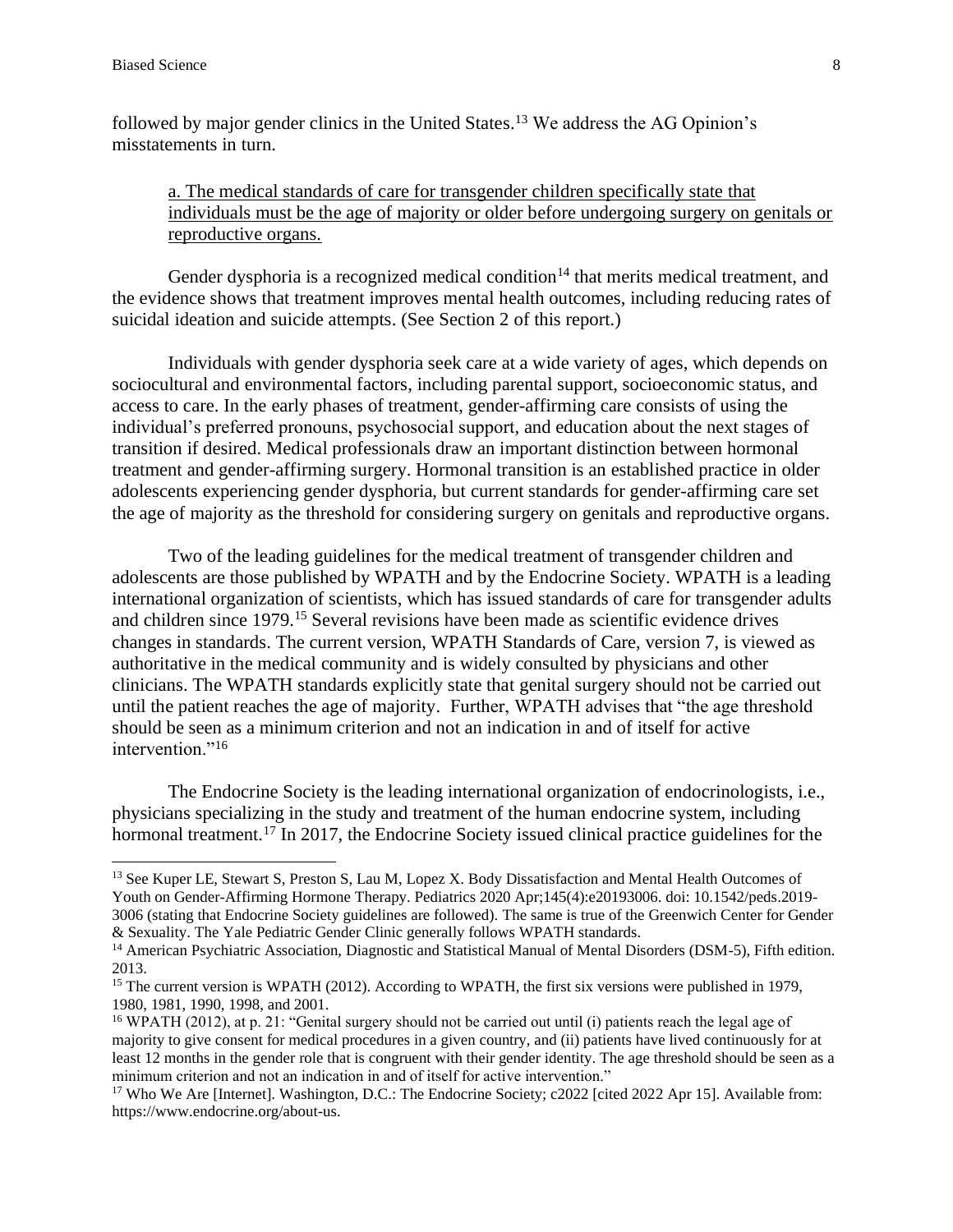treatment of gender dysphoria.<sup>18</sup> Like WPATH, the Endocrine Society does not authorize surgery on the genitals or reproductive organs of transgender children or adolescents.<sup>19</sup>

Both WPATH and Endocrine Society guidelines are based on reviews of the best available science conducted by panels of experts across medical disciplines. These guidelines are updated periodically to ensure that they reflect a current understanding of scientific knowledge and clinical practice. The statements in this report refer to current WPATH and Endocrine Society standards, i.e., those in force as of the date of publication of this report.

## <span id="page-8-0"></span>b. The standards of care do not recommend drug treatments (puberty blockers or hormones) for prepubertal children.

The AG Opinion wrongly conflates treatments available to adolescents with those offered to children.<sup>20</sup> In fact, current medical protocols for gender-affirming care do not recommend either surgery or drug treatments (puberty blockers and hormones) for prepubertal children.

The WPATH standards state clearly that physical interventions, including drug therapy, are recommended only for adolescents and only after an in-depth process of mental health and medical counseling, described below. The WPATH standards state that social transition, which is entirely reversible, may be considered by the parents of prepubertal children.<sup>21</sup> (Social transition consists of, e.g., wearing clothes and using a name that are consistent with the child's gender identity.) The Endocrine Society also "recommend[s] against puberty blocking and genderaffirming hormone treatment in prepubertal children."<sup>22</sup> (There is, of course, no need for such medication in children who have not reached puberty.)

<span id="page-8-1"></span>c. Present standards of care recommend drug treatments for adolescents (youth who have developed pubertal changes) only for those with puberty-induced worsening gender dysphoria and only after a careful protocol that begins with psychological and medical counseling to ensure valid consent.

The AG Opinion claims that "[c]hildren and adolescents are promised relief and asked to 'consent' to life-altering, irreversible treatment—and to do so in the midst of reported psychological distress, when they cannot weigh long-term risks the way adults do."<sup>23</sup> The Alabama Law contains a similar statement.<sup>24</sup>

This statement misdescribes both medical practice and the consent procedures used for the treatment of adolescents. Legally, a parent or guardian must consent to the medical treatment of a minor, and so the AG Opinion is incorrect in implying that medical treatment depends on a

<sup>18</sup> Endocrine Society (2017).

 $19$  Id. (Guideline 5.5).

<sup>&</sup>lt;sup>20</sup> AG Opinion, p. 2 (claiming that there is a "novel trend of providing these elective sex changes to minors," with "sex changes" previously defined to include surgery and drug therapies).

<sup>21</sup> WPATH (2012), p. 17.

 $22$  Endocrine Society (2017) (Guideline 1.4).

<sup>23</sup> AG Opinion, p. 4.

 $24$  Alabama Law, Section 2(15).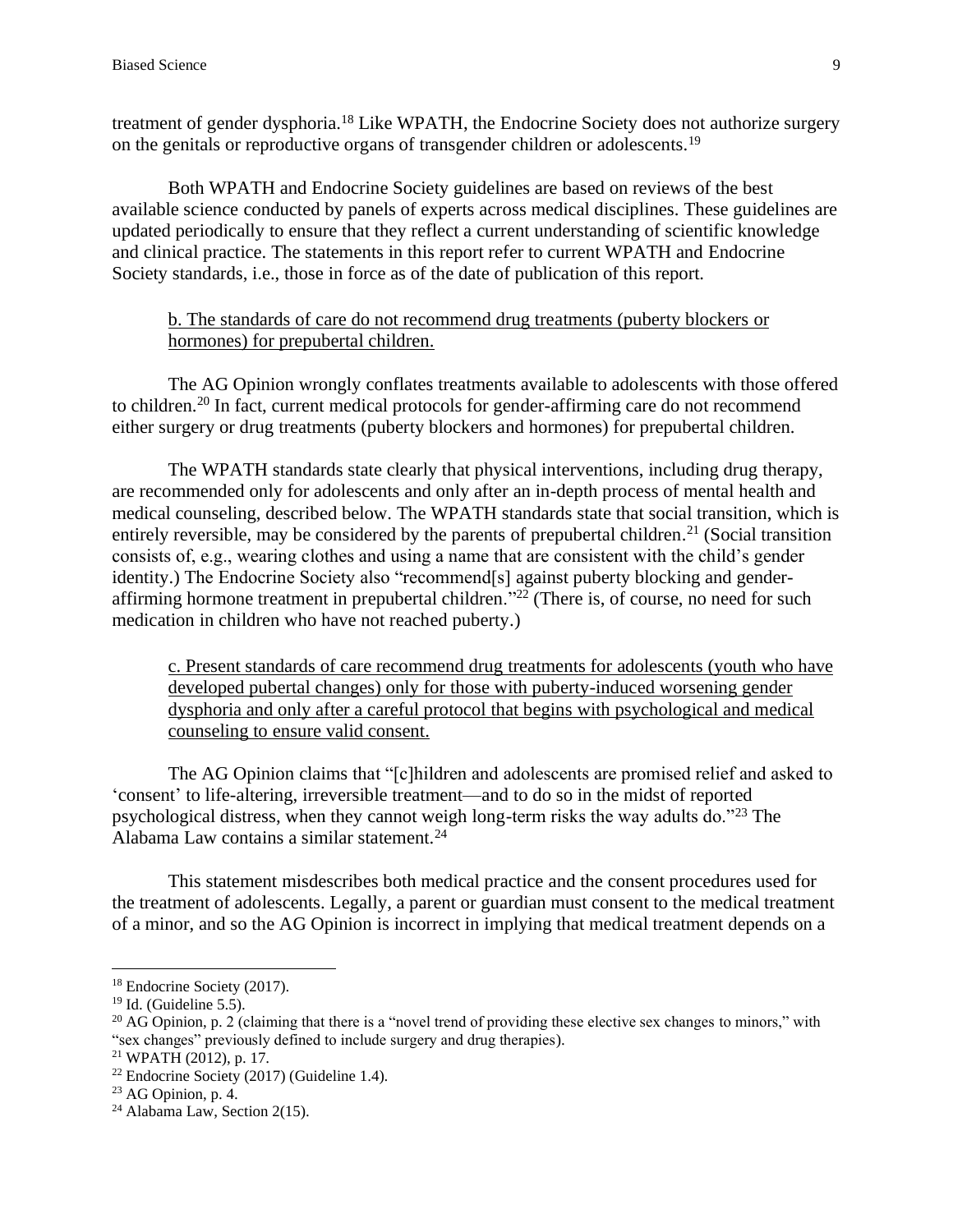child or teenager's consent alone. <sup>25</sup> As noted above, medical protocols do not recommend drug therapy for prepubertal children, and so consent by young children is never an issue. For adolescents, the standard medical protocols provide for gender-affirming drug therapy only when medically necessary and after a comprehensive process that includes specialist medical consultation and assessment, parent consent and youth assent, and mental health evaluation.

A key feature of both the WPATH Standards of Care and the Endocrine Society Clinical Practice Guidelines is the central role of mental health professionals in assessing gender dysphoria and appropriate modes of medical treatment. The Endocrine Society notes, for example, that, "because of the psychological vulnerability of many individuals with [gender dysphoria], it is important that mental health care is available before, during, and sometimes also after transitioning."<sup>26</sup> Both WPATH and the Endocrine Society provide extensive guidance on how to provide psychosocial support to youth experiencing gender dysphoria, as well as a definition of what constitutes a properly trained mental health professional.

Contrary to the AG Opinion's implication, there is no medical rush to prescribe drug treatments to transgender adolescents. The current WPATH and Endocrine Society standards recommend a staged process for physical interventions, one that takes into account the presentation of gender dysphoria in each individual, along with their medical history and psychological functioning. Social transition, puberty blockers, and hormonal treatment may be used in stages, but not all adolescents with gender dysphoria undergo each treatment. <sup>27</sup> As always in medicine, the priority is to treat the patient as an individual and to address their physical and mental health needs holistically. WPATH, for example, expressly states that, "[b]efore any physical interventions are considered for adolescents, extensive exploration of psychological, family, and social issues should be undertaken …. The duration of this exploration may vary considerably depending on the complexity of the situation."<sup>28</sup>

WPATH and Endocrine Society standards recommend puberty-suppressing medications (GnRH agonist treatment), only for adolescents and only with guardrails to ensure that medication is medically necessary and that adolescents and their parents give informed consent to treatment. These safeguards are worth summarizing in some detail, because they contradict the AG Opinion's claim that gender-affirming care, including drug therapy, is being casually administered.<sup>29</sup>

For puberty-suppressing medications, the standards require the participation of a qualified mental health practitioner, who confirms that the adolescent has demonstrated a longlasting and intense pattern of gender dysphoria, that gender dysphoria worsened with the onset of

 $25$  While the law usually grants parents the final decision, bioethicists have found that adolescents can be meaningful participants in the consent process. Clark BA, Virani A. "This Wasn't a Split-Second Decision": An Empirical Ethical Analysis of Transgender Youth Capacity, Rights, and Authority to Consent to Hormone Therapy. J Bioeth Inq. 2021 Mar;18(1):151-64; Vrouenraets LJJJ, de Vries ALC, de Vries MC, van der Miesen AIR, Hein IM. Assessing Medical Decision-Making Competence in Transgender Youth. Pediatrics 2021 Dec 1;148(6):e2020049643.

<sup>26</sup> Endocrine Society (2017).

 $27$  WPATH (2012), p. 18; Endocrine Society (2017) (Guidelines 2.1 and 2.2).

<sup>28</sup> WPATH (2012), p. 16.

 $29$  We quote the Endocrine Society phrasing, but the two protocols are substantively the same.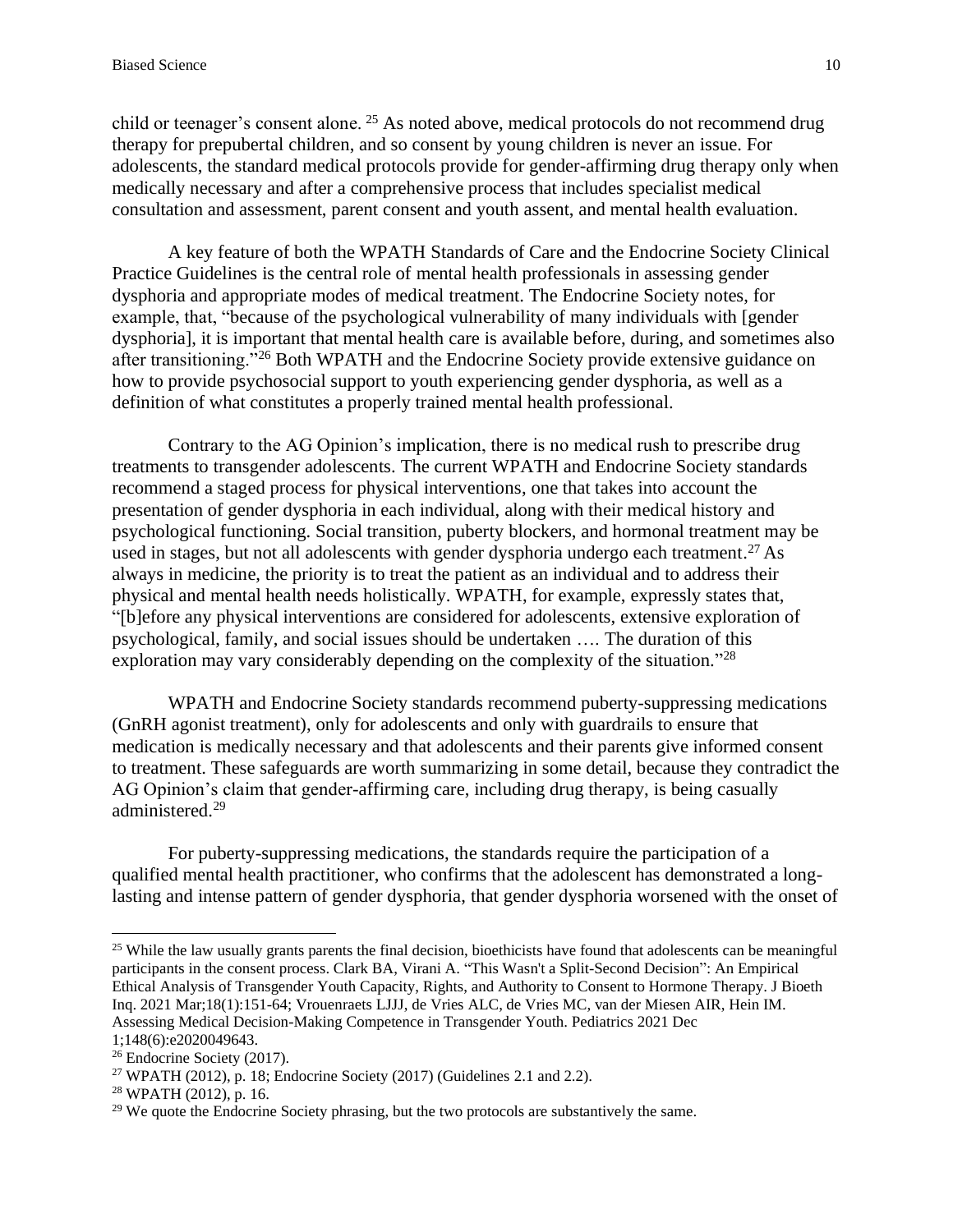puberty, and that any coexisting psychological, medical, or social problems that could interfere with treatment have been addressed, so that the adolescent's situation and functioning are stable enough to start treatment. The guidelines also require informed assent by adolescents and (if under the age of majority) informed consent by their parents, and they require the involvement of a pediatric endocrinologist (or another physician versed in gender-affirming treatment) to ensure that puberty-blocking medication is warranted, that puberty has begun in the adolescent patient, and that there are no medical contraindications to puberty-blocking medication.<sup>30</sup>

For those adolescents for whom progression to hormone therapy is medically indicated, WPATH and the Endocrine Society require additional counseling regarding the possible fertility effects of hormone therapy. In addition to parental consent, the guidelines require that a mental health practitioner confirm that the adolescent has "sufficient mental capacity (which most adolescents have by age 16 years)" to evaluate the benefits and risks of treatment.<sup>31</sup>

<span id="page-10-0"></span>**Section 2. The AG Opinion and the Alabama Law ignore the substantial benefits of medical care for transgender children and adolescents, care which has consistently been shown to reduce gender dysphoria and improve mental health. The best scientific evidence shows that gender dysphoria is real, that untreated gender dysphoria leads predictably to serious, negative medical consequences, and that gender-affirming care significantly improves mental health outcomes, including reducing rates of suicide.**

The AG Opinion omits any discussion of the documented benefits of gender-affirming care and vastly overstates potential risks by relying on misrepresented or unreliable studies. The AG Opinion also misstates scientific evidence on the percentage of children and adolescents whose gender dysphoria resolves without treatment (sometimes termed "desistance"), and the opinion repeats discredited evidence on a purported novel trend of so-called rapid-onset gender dysphoria. The Alabama Law contains similar errors.<sup>32</sup>

The AG Opinion falsely states that "The medical evidence does not demonstrate that children and adolescents benefit from engaging in these irreversible sterilization procedures."33 Contrary to the AG Opinion's statements, scientific studies have demonstrated that gender dysphoria is a well-documented condition for which medical care is essential treatment. The established scientific evidence shows that treatment improves mental health outcomes, including reducing rates of suicidal ideation and suicide attempts.

In this Section, we review the scientific evidence on gender dysphoria and the benefits of gender-affirming treatment, and we correct the AG Opinion's and Alabama Law's erroneous claims.

<span id="page-10-1"></span>a. Gender dysphoria is real, and untreated gender dysphoria is harmful.

The American Psychiatric Association explains that

 $30$  Endocrine Society (2017) (Table 5), citing WPATH (2012), p. 16.

<sup>31</sup> Endocrine Society (2017) (Table 5).

 $32$  Alabama Law, Section 2 and Section 2(4).

<sup>&</sup>lt;sup>33</sup> AG Opinion, at 3.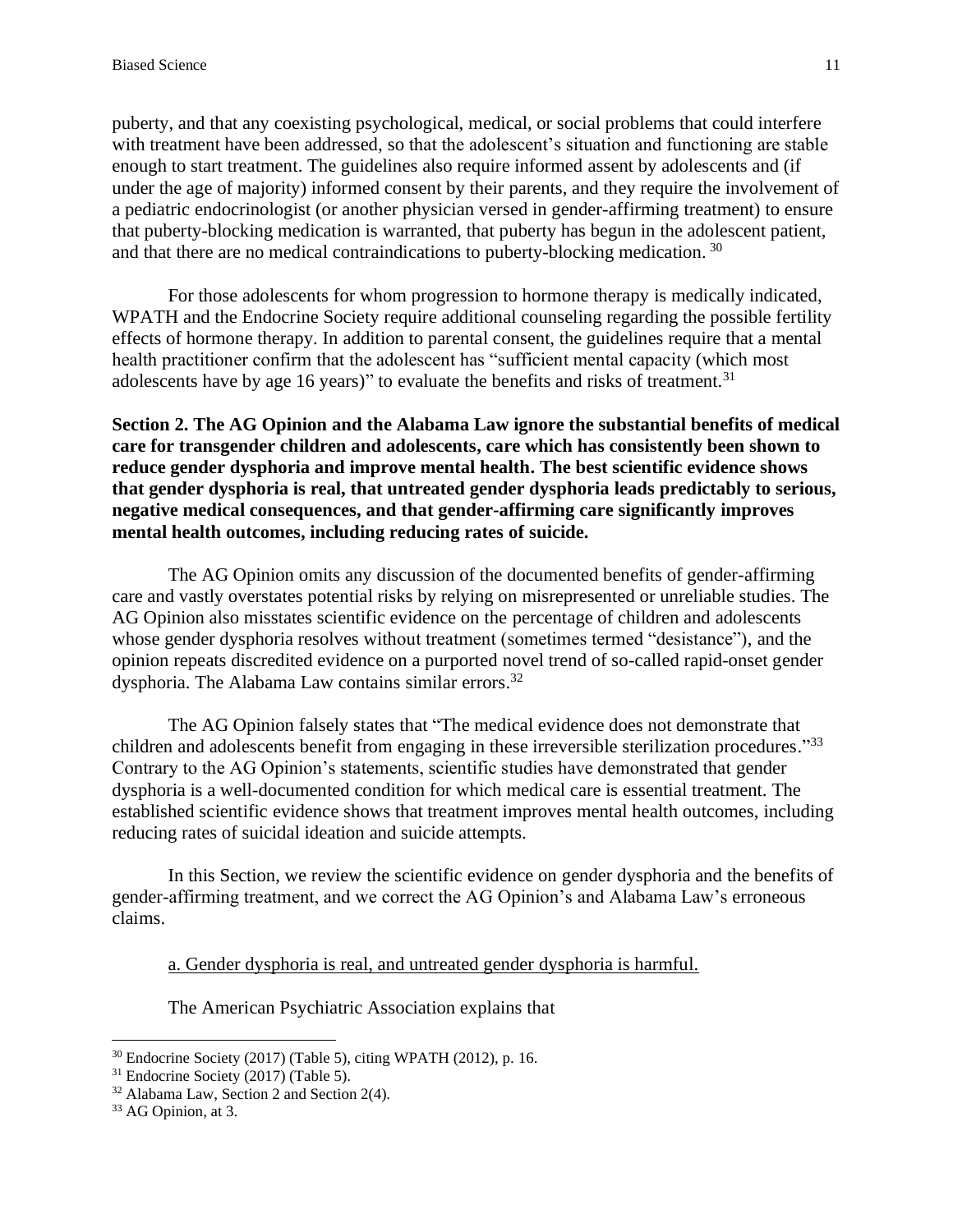[T]he term "transgender" refers to a person whose sex assigned at birth (i.e., the sex assigned by a physician at birth, usually based on external genitalia) does not match their gender identity (i.e., one's psychological sense of their gender). Some people who are transgender will experience "gender dysphoria," which refers to psychological distress that results from an incongruence between one's sex assigned at birth and one's gender identity. Though gender dysphoria often begins in childhood, some people may not experience it until after puberty or much later.<sup>34</sup>

In 2013, the American Psychiatric Association released the fifth edition of the DSM-5, the standard reference for the diagnosis of mental health conditions. The DSM-5 recognizes gender dysphoria and sets forth criteria for diagnosis. These criteria include "a marked incongruence between one's experienced/expressed gender and primary and/or secondary sex characteristics" and "a strong conviction that one has the typical feelings and reactions of the other gender (or some alternative gender different from one's assigned gender)." To meet diagnostic criteria, an individual must exhibit "clinically significant distress or impairment in social, occupational, or other important areas of functioning."35

In other words, individuals who live in a manner that is physically and socially incongruent to their gender identity can experience gender dysphoria – a clinically significant psychological distress that can lead to depressed mood. <sup>36</sup> Suicidal ideation and attempts have been found to be significantly higher among transgender adolescents who cannot obtain or do not receive gender-affirming care than among their cisgender peers. The harm of not providing gender-affirming care is well documented: 40% of trans individuals who do not receive hormones will attempt or complete suicide in their lifetime.<sup>37</sup> Untreated gender dysphoria can also lead to disordered eating. Patients may engage in unsafe eating behaviors (e.g., food restriction or purging) as a body-affirming tool and an effort to align their bodies with their gender identity. These behaviors can impair physical health and development.<sup>38</sup>

<sup>34</sup> What is Gender Dysphoria? [Internet]. Washington, D.C.: American Psychiatric Association; 2020 Nov [cited 2022 Apr 15]. Available from: [https://www.psychiatry.org/patients-families/gender-dysphoria/what-is-gender](https://www.psychiatry.org/patients-families/gender-dysphoria/what-is-gender-dysphoria)[dysphoria.](https://www.psychiatry.org/patients-families/gender-dysphoria/what-is-gender-dysphoria)

 $35$  American Psychiatric Association. Diagnostic and Statistical Manual of Mental Disorders.  $5<sup>th</sup>$  ed. Washington, D.C.: American Psychiatric Association; 2013.

<sup>36</sup> Sorbara JC, Chiniara LN, Thompson S, Palmert MR. Mental health and timing of gender-affirming care. Pediatrics 2020 Oct 1;146(4):e20193600 (hereinafter, "Sorbara et al. 2020").

<sup>37</sup> Herman JL, Brown TNT, Haas AP. Suicide Thoughts and Attempts Among Transgender Adults [Internet]. Los Angeles (CA): The Williams Institute, UCLA School of Law; 2019 Sept [cited 2022 Apr 1]. Available from: [https://williamsinstitute.law.ucla.edu/publications/suicidality-transgender-adults/.](https://williamsinstitute.law.ucla.edu/publications/suicidality-transgender-adults/) So-called "conversion" therapy (an extreme form of denying gender-affirming care, which attempts to change a person's gender identity to match the sex assigned at birth) has been shown to create psychological distress and prompt suicide. Turban JL, Beckwith N, Reisner SL, Keuroghlian AS. Association Between Recalled Exposure to Gender Identity Conversion Efforts and Psychological Distress and Suicide Attempts Among Transgender Adults. JAMA Psychiatry 2019 Sept 11;77(1):68- 76.

<sup>38</sup> Coelho JS, Suen J, Clark BA, Marshall SK, Geller J, Lam PY. Eating Disorder Diagnoses and Symptom Presentation in Transgender Youth: a Scoping Review. Curr Psychiatry Rep. 2019 Oct 15;21(11):107; Kamody RC, Yonkers K, Pluhar EI, Olezeski CL. Disordered Eating Among Trans-Masculine Youth: Considerations Through a Developmental Lens. LGBT Health. 2020 May/Jun;7(4):170-73; Legroux I, Cortet B. Factors influencing bone loss in anorexia nervosa: assessment and therapeutic options. RMD Open. 2019 Nov 13;5(2):e001009.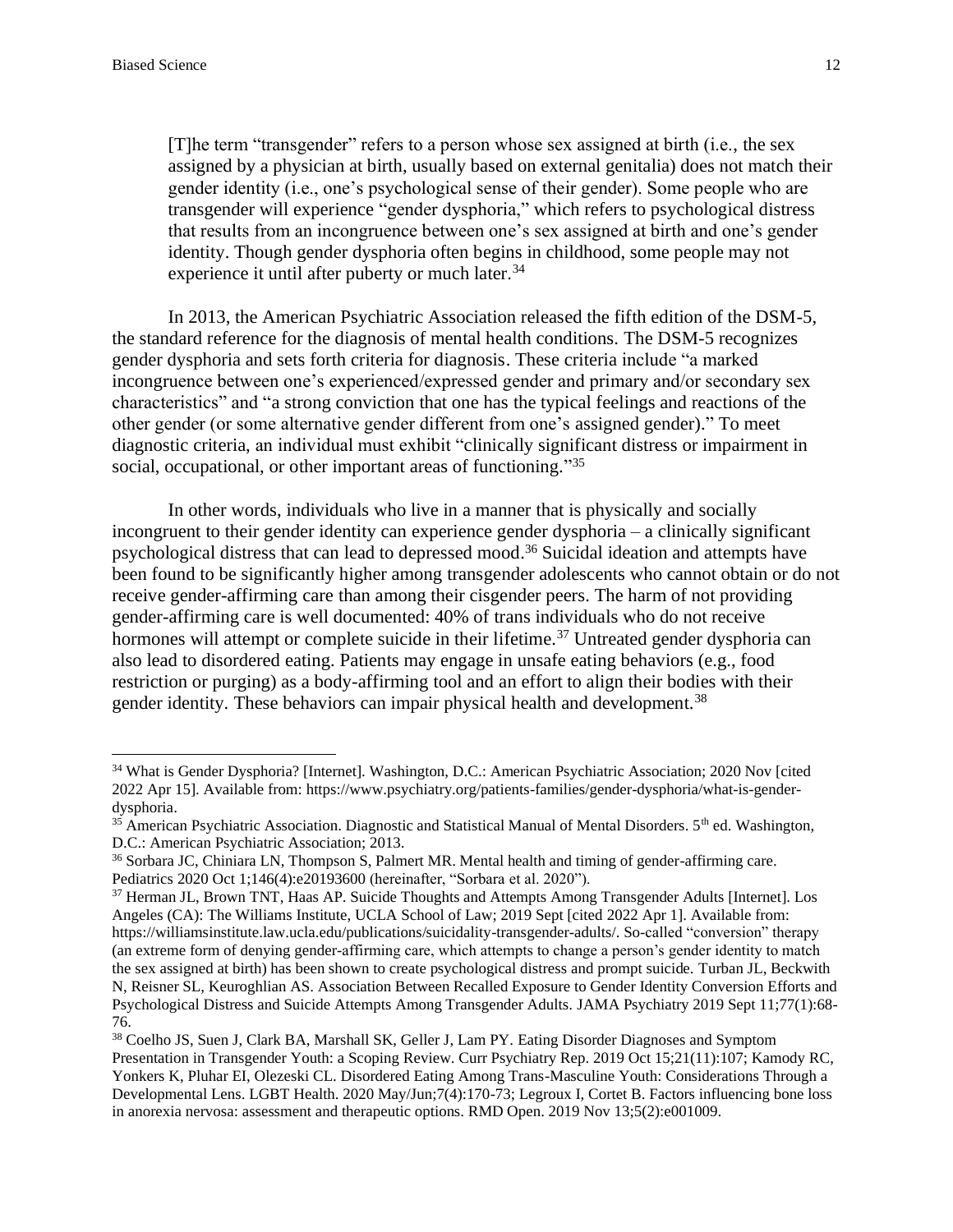For all these reasons, the American Academy of Pediatrics, the American Psychological Association, and the American Academy of Child and Adolescent Psychiatry – the three major professional associations of pediatricians, psychologists, and child and adolescent psychiatrists – have endorsed gender-affirming care and condemned efforts to deny medical care to transgender people, as have the Texas Medical Society and the Alabama Psychological Association.<sup>39</sup> These organizations have also condemned so-called "conversion therapy" as ineffective, unethical, and dangerous.<sup>40</sup>

The scientific consensus is clear: denying gender-affirming care harms transgender people and puts their lives at risk.<sup>41</sup>

#### b. Gender-affirming care has measurable and significant benefits.

<span id="page-12-0"></span>The AG Opinion incorrectly states that "There is no evidence that long-term mental health outcomes are improved or that rates of suicide are reduced by hormonal or surgical intervention."<sup>42</sup> The AG's statement that gender-affirming care is not beneficial is contradicted by a significant body of recent scientific evidence.<sup>43</sup>

<sup>39</sup> Rafferty J, Committee on Psychosocial Aspects of Child and Family Health; Committee on Adolescence; Section on Lesbian, Gay, Bisexual, and Transgender Health and Wellness, Ensuring Comprehensive Care and Support for Transgender and Gender-Diverse Children and Adolescents. Pediatrics. 2018 Oct;142(4):e20182162; American Psychological Association. Guidelines for psychological practice with transgender and gender nonconforming people. American Psychologist 2015 Dec;70(9):832-64 (hereinafter, "American Psychological Association (2015)"); AAP Continues to Support Care of Transgender Youth as More States Push Restrictions [Internet]. Itasca (IL): American Academy of Pediatrics; 2022 Jan 6 [cited 2022 Mar 31]. Available from:

[https://publications.aap.org/aapnews/news/19021/AAP-continues-to-support-care-of-transgender;](https://publications.aap.org/aapnews/news/19021/AAP-continues-to-support-care-of-transgender) Criminalizing Gender Affirmative Care with Minors [Internet]. Washington, D.C.: American Psychological Association; [cited 2022 Mar 30]. Available from: [https://www.apa.org/pi/lgbt/resources/policy/issues/gender-affirmative-care;](https://www.apa.org/pi/lgbt/resources/policy/issues/gender-affirmative-care) AACAP Statement Opposing Actions in Texas Threatening the Health, Mental Health and Well-Being of Transgender and Gender Diverse Youth and Their Families, Washington, D.C.: American Academy of Child & Adolescent Psychiatry; 2022 March 1 [cited 2022 Apr 22=]. Available from:

[https://www.aacap.org/AACAP/zLatest\\_News/AACAP\\_Statement\\_Opposing\\_Actions\\_in\\_Texas.aspx;](https://www.aacap.org/AACAP/zLatest_News/AACAP_Statement_Opposing_Actions_in_Texas.aspx) Statement of the Alabama Psychological Association (aPA) Supporting Gender-Affirming Care for Transgender Youth and Urging Opposition to Alabama SB184/HB266 [internet]. Alabama Psychological Association 2022. Available at [https://cdn.ymaws.com/www.alapsych.org/resource/resmgr/2022/sb184-hb266\\_apa\\_statement\\_3-.pdf;](https://cdn.ymaws.com/www.alapsych.org/resource/resmgr/2022/sb184-hb266_apa_statement_3-.pdf) Sorrel AL, TMA Supports Evidence-Based Gender-Affirming Care in Lawsuit [internet]. Texas Medical Association. March 14, 2022. Available from [https://www.texmed.org/TexasMedicineDetail.aspx?id=59040.](https://www.texmed.org/TexasMedicineDetail.aspx?id=59040)

<sup>40</sup> APA Resolution on Gender Identity Change Efforts [Internet]. Washington, D.C.: American Psychological Association; 2021 Feb [cited 2022 Mar 31]. Available from: [https://www.apa.org/about/policy/resolution-gender](https://www.apa.org/about/policy/resolution-gender-identity-change-efforts.pdf)[identity-change-efforts.pdf.](https://www.apa.org/about/policy/resolution-gender-identity-change-efforts.pdf)

<sup>41</sup> Abreu RL, Sostre JP, Gonzalez KA, Lockett GM, Matsuno E. "I am afraid for those kids who might find death preferable": Parental figures' reactions and coping strategies to bans on gender-affirming care for transgender and gender diverse youth. Psychology of Sexual Orientation and Gender Diversity [Internet]. 2021 Jul 29 [cited 2022 Mar 31]; advance online publication. Available from[: https://psycnet.apa.org/record/2021-67997-001;](https://psycnet.apa.org/record/2021-67997-001) Hughes LD, Kidd KM, Gamarel KE, Operario D, Dowshen N. (2021). "These Laws Will Be Devastating": Provider Perspectives on Legislation Banning Gender-Affirming Care for Transgender Adolescents. Journal of Adolescent Health 2021 Dec;69(6):976-82; Kidd KM, Sequeira GM, Paglisotti T, Katz-Wise SL, Kazmerski TM, Hillier A, Miller E, Dowshen N. "This could mean death for my child": Parent perspectives on laws banning gender-affirming care for transgender adolescents. Journal of Adolescent Health 2021 Jun;68(6):1082-88.

<sup>42</sup> AG Opinion, p. 4.

<sup>&</sup>lt;sup>43</sup> De Vries AL, Steensma TD, Doreleijers TA, Cohen-Kettenis PT. Puberty suppression in adolescents with gender identity disorder: A prospective follow-up study. The Journal of Sexual Medicine 2011 Aug;8(8):2276-83; De Vries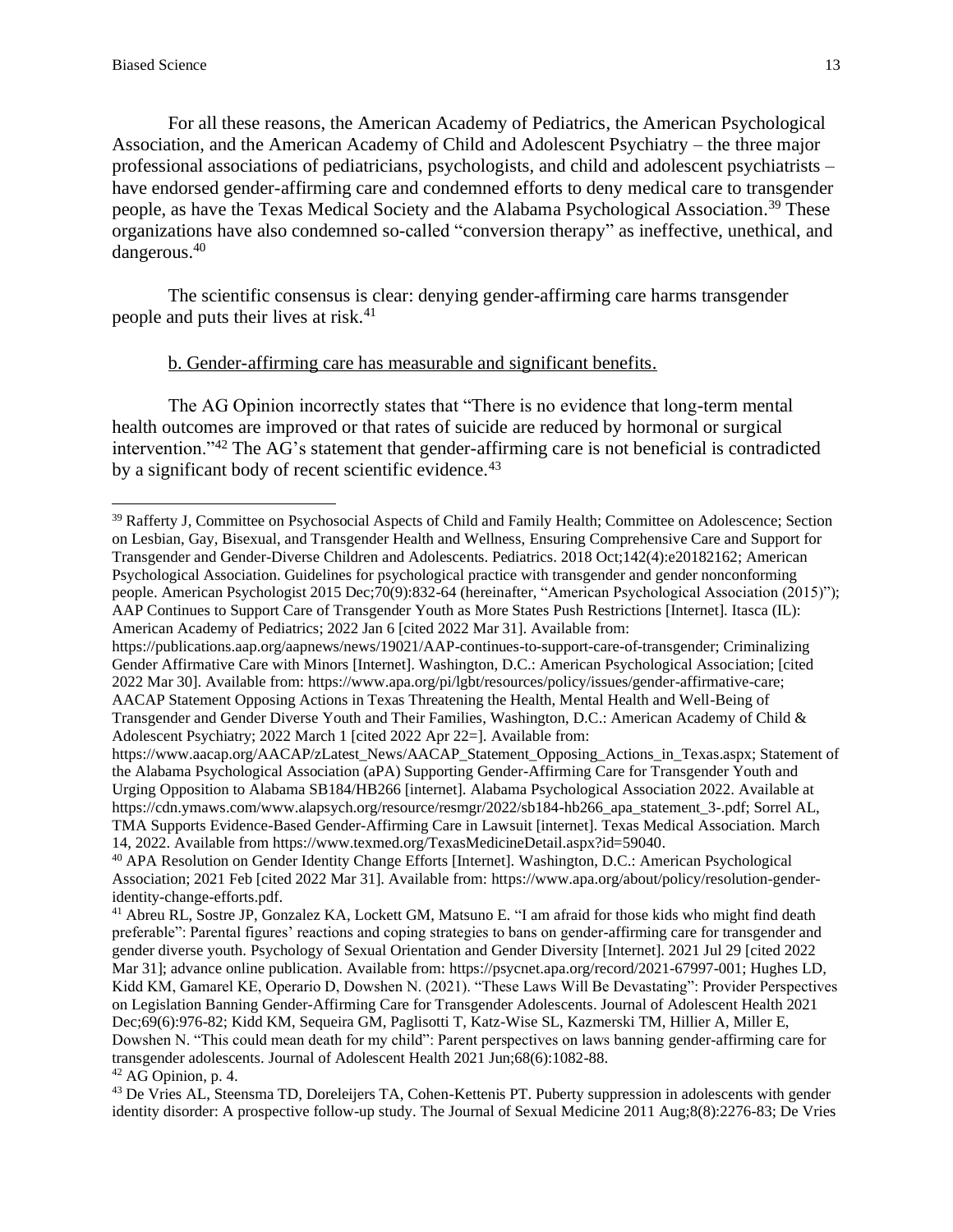As explained in Section 1 of this report, social transition is an important first step for adolescents (and is the only medically accepted form of gender-affirming care for prepubertal children). The scientific evidence shows that social transition, including using a child or adolescent's chosen name, reduces depression and suicide risk.<sup>44</sup>

A solid body of reliable research has shown that the potential next steps in genderaffirming care for adolescents with gender dysphoria – puberty-blocking medications and hormone therapy – have major mental-health benefits, including higher levels of general wellbeing and significantly decreased levels of suicidality.<sup>45</sup> Puberty blockers have been shown to

AL, McGuire JK, Steensma TD, Wagenaar EC, Doreleijers TA, Cohen-Kettenis PT. Young adult psychological outcome after puberty suppression and gender reassignment. Pediatrics 2014 Oct;134(4):696-704; Costa R, Dunsford M, Skagerberg E, Holt V, Carmichael P, Colizzi M. Psychological Support, Puberty Suppression, and Psychosocial Functioning in Adolescents with Gender Dysphoria. The Journal of Sexual Medicine 2015 Nov;12(11):2206-14 (hereinafter, "Costa et al. 2015"); Allen LR, Watson LB, Egan AM, Moser CN. Well-being and suicidality among transgender youth after gender-affirming hormones. Clinical Practice in Pediatric Psychology 2019 Sept;7(3):302-11 (hereinafter, ("Allen et al 2019"); Kaltiala R, Heino E, Tyolajarvi M, Suomalainen L. Adolescent development and psychosocial functioning after starting cross-sex hormones for gender dysphoria. Nordic Journal of Psychiatry 2020 Apr;74(3):213-19; de Lara DL, Rodriguez OP, Flores IC, Masa JLP, Campos-Munoz L, Hernandez MC, Amador JTR. Psychosocial assessment in transgender adolescents. Anales de Pediatria (English Edition) 2020 Jul;93(1):41-48; van der Miesen AI, Steensma TD, de Vries AL, Bos H, Popma A. Psychological Functioning in Transgender Adolescents Before and After Gender-Affirmative Care Compared with Cisgender General Population Peers. Journal of Adolescent Health 2020 Jun;66(6):699-704; Achille C, Taggart T, Eaton NR, Osipoff J, Tafuri K, Lane A, Wilson TA. Longitudinal impact of gender-affirming endocrine intervention on the mental health and well-being of transgender youths: preliminary results. International Journal of Pediatric Endocrinology 2020;2020:8; Kuper LE, Stewart S, Preston S, Lau M, Lopez X. Body Dissatisfaction and Mental Health Outcomes of Youth on Gender-Affirming Hormone Therapy. Pediatrics 2020 Apr;145(4):e20193006; Turban JL, King D, Carswell JM, Keuroghlian AS. Pubertal Suppression for Transgender Youth and Risk of Suicidal Ideation. Pediatrics 2020 Feb;145(2):e20191725; Carmichael P, Butler G, Masic U, Cole TJ, De Stavola BL, Davidson S, Skageberg EM, Khadr S, Viner RM. Short-term outcomes of pubertal suppression in a selected cohort of 12 to 15 year old young people with persistent gender dysphoria in the UK. PLoS One 2021 Feb 2;16(2):e0243894; Grannis C, Leibowitz SF, Gahn S, Nahata L, Morningstar M, Mattson WI, Chen D, Strang JF, Nelson EE. Testosterone treatment, internalizing symptoms, and body image dissatisfaction in transgender boys. Psychoneuroendocrinology 2021 Oct;132:105358; Hisle-Gorman E, Schvey NA, Adirim TA, Rayne AK, Susi A, Roberts TA, Klein DA. Mental Healthcare Utilization of Transgender Youth Before and After Affirming Treatment. The Journal of Sexual Medicine 2021 Aug;18(8):1444-54; Green AE, DeChants JP, Price MN, Davis CK. Association of Gender-Affirming Hormone Therapy with Depression, Thoughts of Suicide, and Attempted Suicide Among Transgender and Nonbinary Youth. Journal of Adolescent Health 2022 Apr;70(4):643-49 (hereinafter, "Green et al. 2022"); Turban JL, King D, Kobe J, Reisner SL, Keuroghlian AS. Access to gender-affirming hormones during adolescence and mental health outcomes among transgender adults. PLoS One 2022 Jan 12;17(1):e0261039 (hereinafter, "Turban et al. 2022"); Tordoff DM, Wanta JW, Collin A, Stephney C, Inwards-Breland DJ, Ahrens K. Mental Health Outcomes in Transgender and Nonbinary Youths Receiving Gender-Affirming Care. JAMA Network Open 2022 Feb 1;5(2):e220978 (hereinafter, "Tordoff et al. (2022)"). <sup>44</sup> Russell ST, Pollitt AM, Li G, Grossman AH. Chosen name use is linked to reduced depressive symptoms, suicidal ideation, and suicidal behavior among transgender youth. Journal of Adolescent Health 2018 Oct;63(4):503-05; Durwood L, McLaughlin KA, Olson KR. Mental health and self-worth in socially transitioned transgender youth. Journal of the American Academy of Child & Adolescent Psychiatry 2017 Feb;56(2):116-23. <sup>45</sup>Allen et al. 2019, cited in note 43; Green et al. (2022), cited in note 43; Connolly MD, Zervos MJ, Barone II CJ, Johnson CC, Joseph CL. The Mental Health of Transgender Youth: Advances in Understanding. Journal of Adolescent Health 2016 Nov;59(5):489-95; Turban et al. 2022, cited in note 43; Costa et al. (2015), cited in note 43; See also Witcomb GL, Bouman WP, Claes L, Brewin N, Crawford JR, Arcelus J. Levels of depression in transgender people and its predictors: Results of a large matched control study with transgender people accessing clinical services. Journal of Affective Disorders 2018 Aug 1; 235:308-15.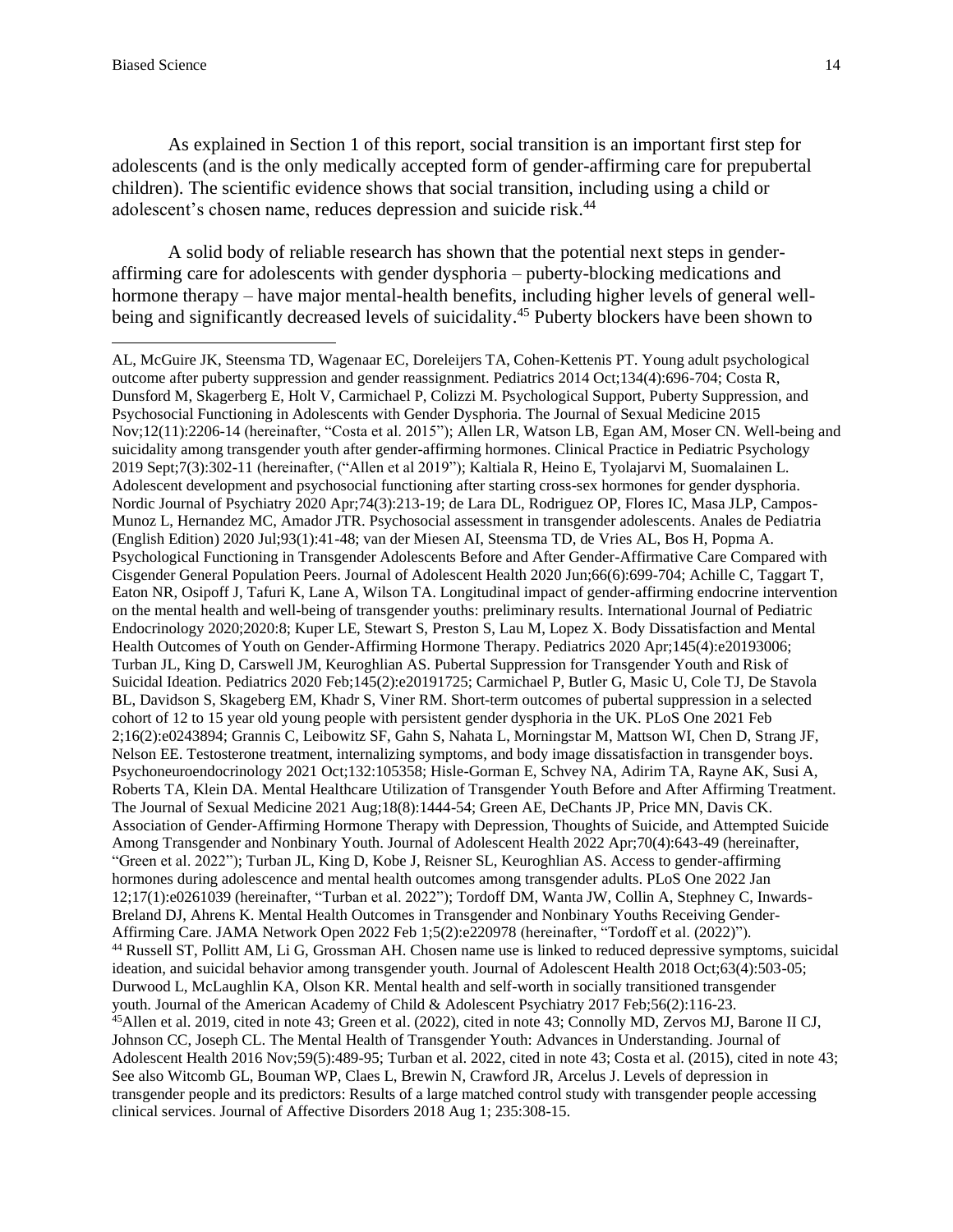decrease suicidality in adulthood and to improve affect and psychosocial functioning as well as social life.<sup>46</sup> Hormone therapy has been shown to reduce suicidality in transgender adolescents when compared to peers with gender dysphoria who did not receive it.<sup>47</sup> Notably, none of the studies has found a worsening of these mental health measures among recipients of genderaffirming care.

Among children and adolescents, patients who present for gender-affirming care at later pubertal stages are more likely to require psychoactive medications and are more likely to have considered or attempted suicide than patients who received gender-affirming care at earlier stages of pubertal development.<sup>48</sup>

As evidence for the proposition that "[t]here is no evidence that long-term mental health outcomes are improved or that rates of suicide are reduced by hormonal or surgical intervention," the AG Opinion cites a 2011 Swedish study by Dhejne et al. that, the AG Opinion claims, "monitored transitioned individuals for 30 years [and] found high rates of post-transition suicide and significantly elevated all-cause mortality, including increased death rates from cardiovascular disease and cancer, although causality could not be established."<sup>49</sup> In fact, the 2011 study by Dhejne is badly out-of-date and does not support the AG Opinion's claim.

The Dhejne study compared post-gender-affirmation transgender individuals with cisgender individuals from the general population, as opposed to transgender individuals who did not receive gender-affirming care. Therefore, as the study's author explicitly cautions in the body of the text, *it is impossible to conclude from this data* that gender-affirming procedures were a causative factor in suicidality among transgender individuals.<sup>50</sup> Rather, the study shows only that transgender adults were more likely to experience suicidal ideation/attempts and risky behavior when compared to the general population in Sweden between 1973 and 2003. Further, the Dhejne study is not generalizable to a modern American population or to adolescents. During the study period, Swedish law required that individuals seeking gender-affirming surgery be

<sup>46</sup> Rew L, Young CC, Monge M, Bogucka R. Review: Puberty blockers for transgender and gender diverse youth – a critical review of the literature. Child and Adolescent Mental Health 2021 Feb;26(1):3-14; de Vries AL, Steensma TD, Doreleijers TA, Cohen-Kettenis PT. Puberty suppression in adolescents with gender identity disorder: a prospective follow-up study. J Sex Med. 2011 Aug;8(8):2276-83. Epub 2010 Jul 14 (hereinafter, "de Vries et al.  $(2011)$ ").

<sup>47</sup> Tordoff et al (2022), cited in note 43; Sorbara et. al. (2020), cited in note 36.

<sup>48</sup> Sorbara JC et. al. (2020), cited in note 36. Studies of adults confirm that gender-affirming treatment has been associated with marked improvement in mental health outcomes in transgender patients. See Almazan AN, Keuroghlian AS. Association Between Gender-Affirming Surgeries and Mental Health Outcomes. JAMA Surgery 2021 Jul 1;156(7):611-18; Marano AA, Louis MR, Coon D. Gender-Affirming Surgeries and Improved Psychosocial Health Outcomes. JAMA Surgery 2021 Jul 1;156(7):685-87; Swan J, Phillips TM, Sanders T, Mullens AB, Debattista J and Bromdal A. Mental health and quality of life outcomes of gender-affirming surgery: A systematic literature review, Journal of Gay & Lesbian Mental Health, 2022.

<sup>&</sup>lt;sup>49</sup> AG Opinion, at 4, citing Dhejne C, Lichtenstein P, Boman M, Johansson AL, Langstrom N, Landen M. Longterm follow-up of transsexual persons undergoing sex reassignment surgery: cohort study in Sweden. PLoS One 2011 Feb 22;6(2):e16885 (hereinafter, "Dhejne (2011)").

<sup>&</sup>lt;sup>50</sup> "It is therefore important to note that the current study is only informative with respect to [transgender] persons' health after sex reassignment; *no inferences can be drawn as to the effectiveness of sex reassignment as a treatment for transsexualism*. In other words, the results should not be interpreted such as sex reassignment per se increases morbidity and mortality. Things might have been even worse without sex reassignment." Dhejne (2011) at 7 (emphasis added).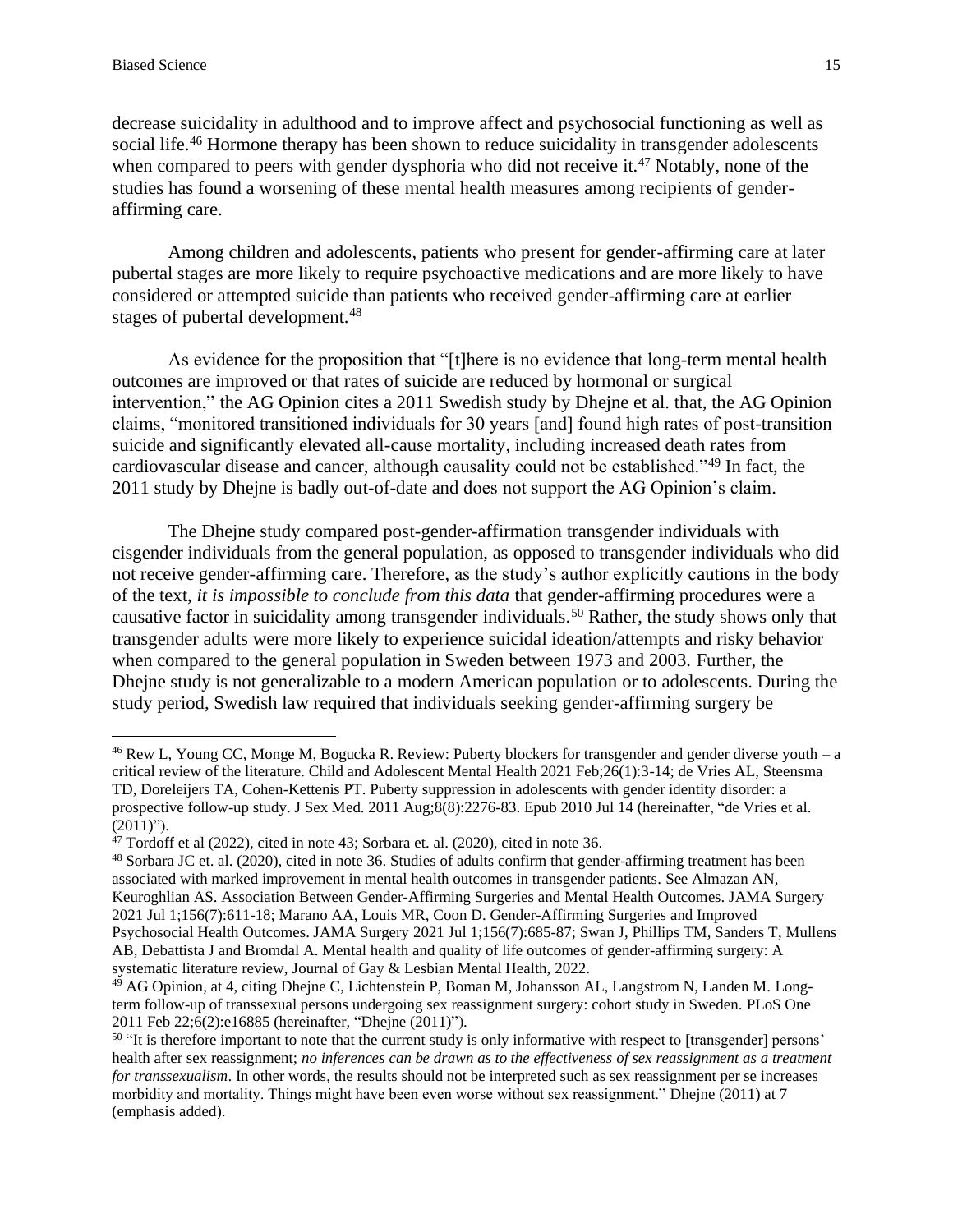sterilized. The presence of this law alone might account for the higher risk of suicide attempts and risky behavior in the transgender population compared to the cisgender population at the  $time<sup>51</sup>$ 

The AG Opinion also mischaracterizes an important governmental decision, claiming incorrectly that the Centers for Medicare and Medicaid Services ("CMS") found that genderaffirming care has no benefits. The AG Opinion claims that "there is no scientific consensus that [medical care] even serve<sup>[s]</sup> to benefit minor children dealing with gender dysphoria," and that "[t]he lack of evidence in this field is why the CMS rejected a nationwide coverage mandate for adult gender transition surgeries during the Obama Administration."<sup>52</sup> Although the CMS did issue a 2016 Decision Memo denying blanket, automatic coverage for gender-affirming surgery, the decision specifically *authorizes* Medicare and Medicaid providers to cover such surgery on a case-by-case basis.<sup>53</sup> Thus, contrary to AG Opinion's claim, the CMS decision memo expressly *permits* state and local decision-makers to authorize coverage for gender-affirming surgery.<sup>54</sup> The federal directive simply declines to authorize automatic coverage in every case. And, in fact, the 2016 CMS decision marks an expansion of the permissibility of gender-affirming treatment: the Decision Memo followed the 2014 revocation of the CMS's 1989 decision to deny nationwide coverage.<sup>55</sup>

Further, the CMS did not reach any negative conclusion on the benefits of genderaffirming care for children and adolescents. The CMS reviewed only studies on the outcomes of surgery (not hormone treatment) for an adult population that is overwhelmingly elderly (over age 65) and has a high prevalence of preexisting medical conditions that can make surgery risky, regardless of its purpose.<sup>56</sup>

<sup>51</sup> Nelson R. Transgender People in Sweden No Longer Face Forced Sterilization. Time [Internet]. 2013 Jan 14 [cited 2022 Apr 1]; Available from: [https://newsfeed/time.com/2013/01/14/transgender-people-in-sweden-no](https://newsfeed/time.com/2013/01/14/transgender-people-in-sweden-no-longer-face-forced-sterilization/)[longer-face-forced-sterilization/.](https://newsfeed/time.com/2013/01/14/transgender-people-in-sweden-no-longer-face-forced-sterilization/) The presence of this law alone might account for the higher risk of suicide attempts and risky behavior in the transgender population at the time.

<sup>52</sup> AG Opinion, at 3-4, citing Jensen TS, Chin J, Rollins J, Koller E, Gousis L. Decision Memo for Gender Dysphoria and Gender Reassignment Surgery (CAG-00446N). Baltimore (MD): Centers for Medicare and Medicaid Services; 2016 Aug 30 [cited 2022 Feb 18]. Available from: [https://www.cms.gov/medicare-coverage](https://www.cms.gov/medicare-coverage-database/view/ncacal-decision-memo.aspx?proposed=N&NCAId=282)[database/view/ncacal-decision-memo.aspx?proposed=N&NCAId=282.](https://www.cms.gov/medicare-coverage-database/view/ncacal-decision-memo.aspx?proposed=N&NCAId=282)

<sup>53</sup> Id.

<sup>&</sup>lt;sup>54</sup> Id. ("We acknowledge that [gender reassignment surgery] may be a reasonable and necessary service for certain beneficiaries with gender dysphoria. The current scientific information is not complete for CMS to make a [national coverage decision] that identifies the precise patient population for whom the service would be reasonable and necessary.")

<sup>55</sup> Id.

<sup>&</sup>lt;sup>56</sup> The CMS Decision Memo notes that "the Medicare population is different from the general population in age (65) years and older) and/or disability as defined by the Social Security Administration. Due to the biology of aging, older adults may respond to health care treatments differently than younger adults. These differences can be due to, for example, multiple health conditions or co-morbidities, longer duration needed for healing, metabolic variances, and impact of reduced mobility. All of these factors can impact health outcomes. The disabled Medicare population, who are younger than age 65, is different from the general population and typical study populations due to the presence of the causes of disability such as psychiatric disorders, musculoskeletal health issues, and cardiovascular issues." Id.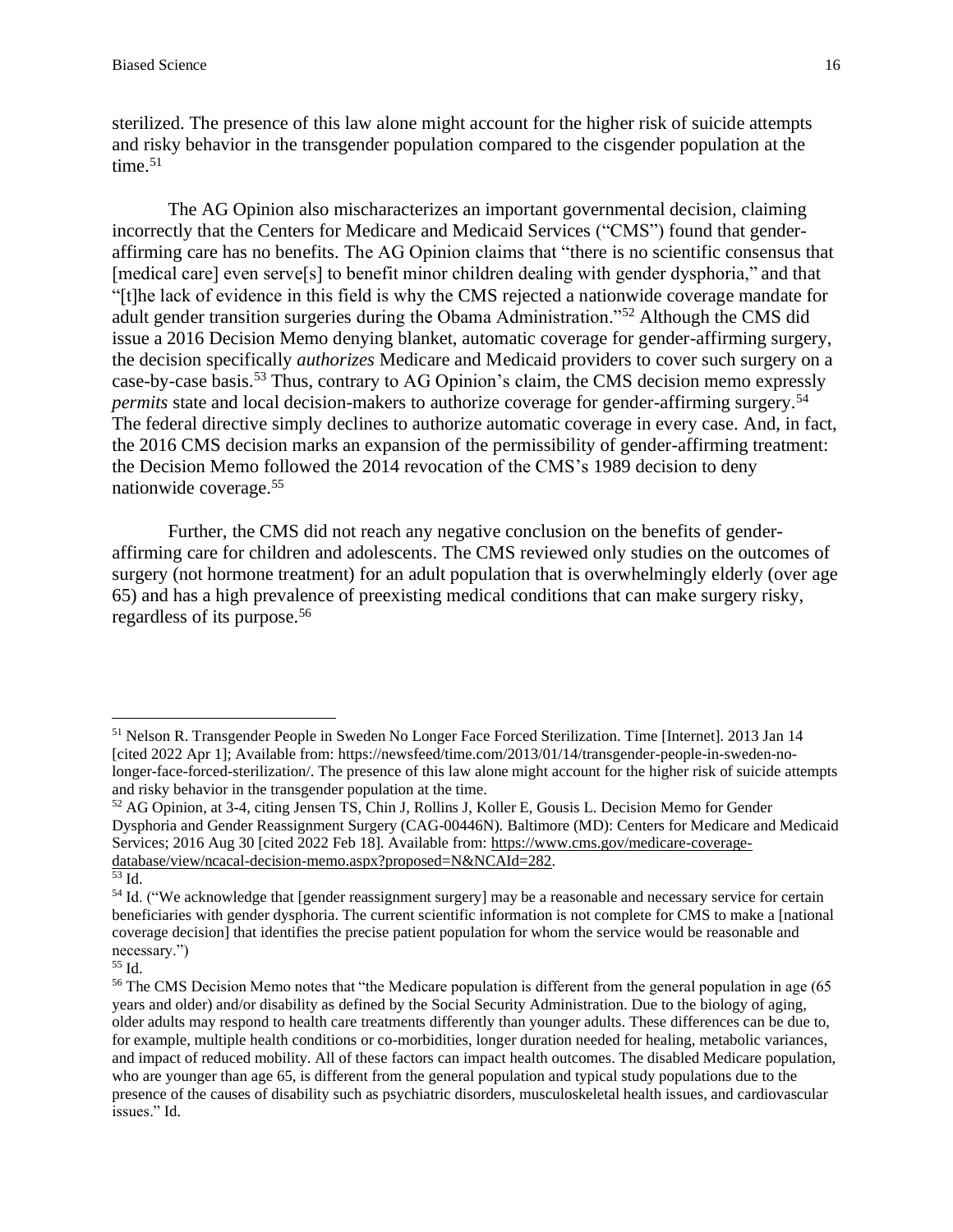# <span id="page-16-0"></span>c. The AG Opinion repeats discredited and unreliable evidence on "desistance" and "rapid-onset gender dysphoria."

The AG Opinion greatly exaggerates the extent to which adolescent gender dysphoria abates without treatment, and it repeats discredited claims that there is a novel wave of rapidonset dysphoria among today's teens.

*"Desistance."* The AG Opinion asserts that "[c]hildhood-onset gender dysphoria has been shown to have a high rate of natural resolution, with 61-98% of children reidentifying with their biological sex during puberty."<sup>57</sup> The Alabama law makes a parallel statement.<sup>58</sup> The assertion is incorrect.

As authority for the claimed 61-98% figure, the AG Opinion does not cite reputable scientific evidence. Instead, it cites a biased source – the website of the so-called Society for Evidence-Based Gender Medicine ("SEGM"). SEGM is not a recognized scientific organization, and in Appendix A we document the bias that infuses its medical claims. The SEGM website badly mischaracterizes the underlying source that it cites for the 61-98% figure.

The study SEGM cites is Steensma et al.  $(2013)$ .<sup>59</sup> But the Steensma study was not designed to (and the lead author has acknowledged) does not provide a basis for calculating what percentage of prepubertal children diagnosed with gender dysphoria persist with that diagnosis into adolescence. Rather, the Steensma study was designed only to study the characteristics of those who persisted. <sup>60</sup> Among other limitations, in Steensma (2013), former patients who opted to not participate in the study (either refused to participate or did not respond to an offer to participate) were categorized as "desisters," i.e., patients whose gender dysphoria resolved without transition or treatment. Patients can fail to respond to a study request for many reasons, including having moved away, receiving treatment elsewhere, or being uninterested in participating in a study. Thus, SEGM misuses the Steensma data by counting nonresponding patients as having "desisted" in experiencing gender dysphoria.<sup>61</sup> Indeed, in published correspondence, Steensma emphasizes that the 2013 study should *not* be used to calculate the percentages of "persisters" and "desisters."<sup>62</sup> The misrepresentation of Steensma on the SEGM website constitutes a major violation of the scientific method and the accepted conventions of research.

<sup>57</sup> AG Opinion, at 4.

<sup>58</sup> Alabama Law, Section 2(4).

<sup>59</sup> Steensma TD, McGuire JK, Kreukels BP, Beekman AJ, Cohen-Kettenis PT. Factors associated with desistence and persistence of childhood gender dysphoria: a quantitative follow-up study. J Am Acad Child Adolesc Psychiatry. 2013 Jun;52(6):582-90.

<sup>60</sup> Steensma TD, Cohen-Kettenis PT. A critical commentary on follow-up studies and "desistence" theories about transgender and gender non-conforming children. Int J Transgend. 2018 May; 19(2):225-30.

 $<sup>61</sup>$  See American Psychological Association (2015), p. 842 (noting that several studies categorized youth who did not</sup> return to the clinic after initial assessment as "desisters" who no longer identified with a gender different than sex assigned at birth; "As a result, this research runs a strong risk of inflating estimates of the number of youth who do not persist with a TGNC identity").  $62$  Id.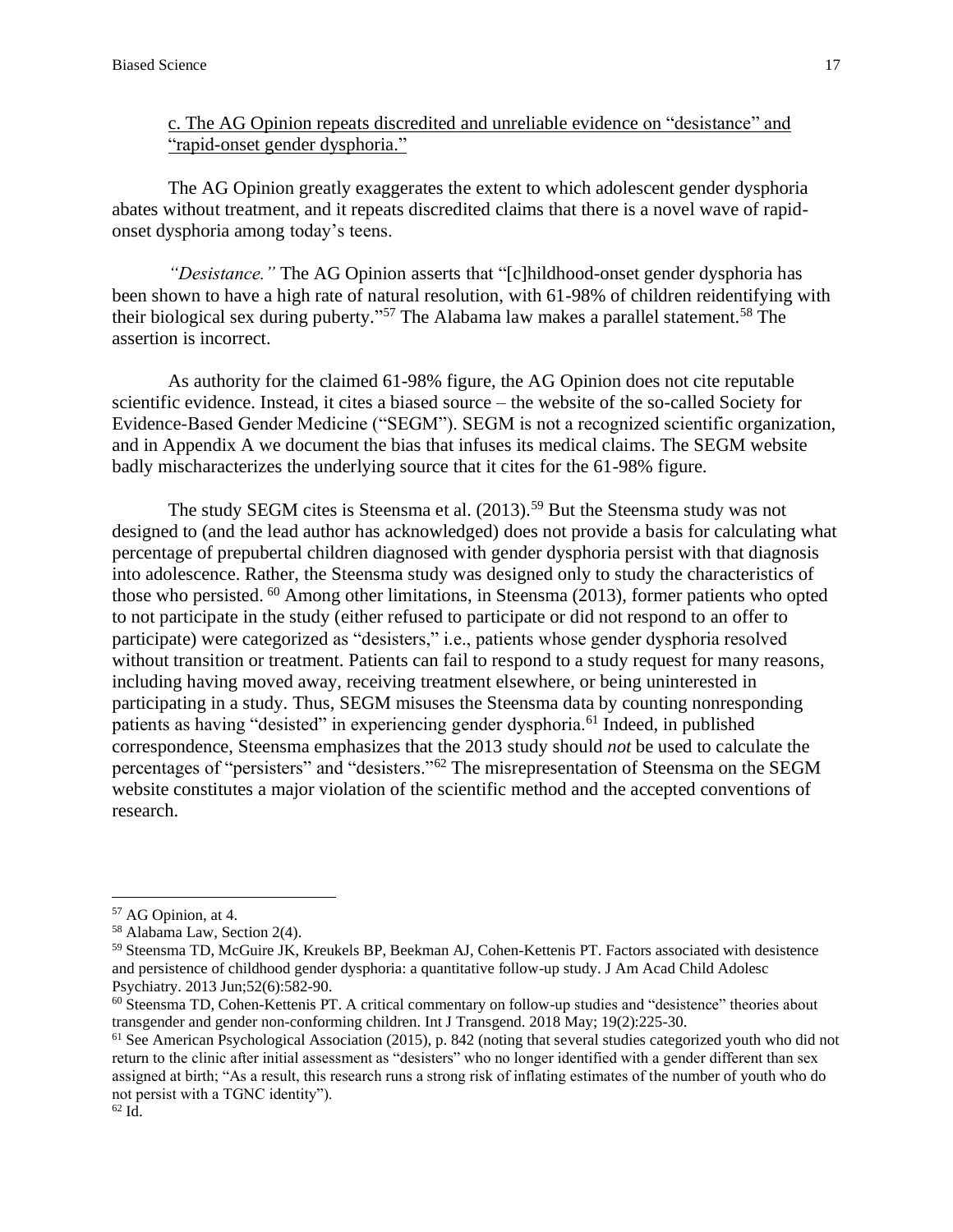Actual scientific evidence on the course of gender dysphoria emphasizes the importance of distinguishing between prepubertal children and adolescents. The evidence suggests that the course of dysphoria is more diverse for prepubertal children, and so it is critical to recognize them as a distinct population from adolescents. By referring to "children," the AG Opinion creates the misimpression that most or all children *and* teens diagnosed with dysphoria will cease identifying with the gender not assigned at birth. This is false.

The evidence suggests that the vast majority of adolescents who are diagnosed with gender dysphoria will persist in their gender identity and will benefit from gender-affirming medical care.<sup>63</sup> In a Dutch study, among 70 adolescents diagnosed with gender dysphoria and treated with puberty-suppressing hormones, 100% opted to continue with gender-affirming treatment.<sup>64</sup> A recent U.S. study found a consistent pattern. Following a large cohort of U.S. young people who reported some evidence of gender dysphoria but had not yet been formally diagnosed, the study found that adolescents were far more likely than prepubertal children to go on to a formal diagnosis of gender dysphoria and to receive gender-affirming treatment.<sup>65</sup>

The course of gender dysphoria is different in pre-pubertal children. For this group, the percentage of those whose dysphoria resolves without treatment is higher than for adolescents but likely lower than the AG Opinion's claimed 61-98% figure. When prepubertal children experience gender dysphoria, some will find that their dysphoria resolves before adolescence. That is, many of these children will not, as adolescents, identify as transgender or proceed with gender-affirming medical care. Importantly, as we have emphasized, standard medical protocols do not treat prepubertal children with drug therapy or genital surgery, and so there is zero risk that a prepubertal child with dysphoria will have received physical interventions.

Further, the AG Opinion's claim of 98% "desistance" is overstated even for prepubertal children. The Endocrine Society reports that, "[c]ombining all outcome studies to date, the [gender dysphoria]/gender incongruence of a minority of prepubertal children appears to persist

<sup>63</sup> American Psychological Association (2015), p. 843; WPATH (2012), p. 11; Endocrine Society (2017). See also Turban JL, DeVries ALC, Zucker K. Gender Incongruence & Gender Dysphoria. In Martin A, Bloch MH, Volkmar FR (editors): Lewis's Child and Adolescent Psychiatry: A Comprehensive Textbook, Fifth Edition. Philadelphia: Wolters Kluwer 2018, pp. 20-21 ("we must recognize that [the existing studies of persistence] have been quite limited in power and generalizability and should not be misused to create barriers for TGD youth seeking genderaffirming care. The most relevant conclusions from these studies are that insistent cross-gender identification in adolescence most often correlates with persistent TGD identities in adulthood").

<sup>64</sup> de Vries et al. 2011, cited in note 43 ("None of the gender dysphoric adolescents in this study renounced their wish for [gender reassignment] during puberty suppression. This finding supports earlier studies showing that young adolescents who had been carefully diagnosed show persisting gender dysphoria into late adolescence or young adulthood").

<sup>65</sup> Wagner S, Panagiotakopoulos L, Nash R, Bradlyn A, Getahun D, Lash TL, Roblin D, Silverberg MJ, Tangpricha V, Vupputuri S, Goodman M. Progression of Gender Dysphoria in Children and Adolescents: A Longitudinal Study. Pediatrics. 2021 Jul;148(1):e2020027722. doi: 10.1542/peds.2020-027722. Epub 2021 Jun 7. PMID: 34099504; PMCID: PMC8276590. Wagner et. al (2021) studied this cohort for only (on average) 3.5 years; by the end of the study period, roughly 35% of teens but only about 15-18% of prepubertal children received a formal diagnosis of gender dysphoria. Note that these data do *not* establish that only 35% of teens *with gender dysphoria* persist in their diagnosis. This was not a population already diagnosed with dysphoria, and so the persistence rate cannot be calculated. Rather, Wagner et al. (2021) shows that, among a population with some evidence of dysphoria, adolescents are far more likely than young children to continue to a formal diagnosis.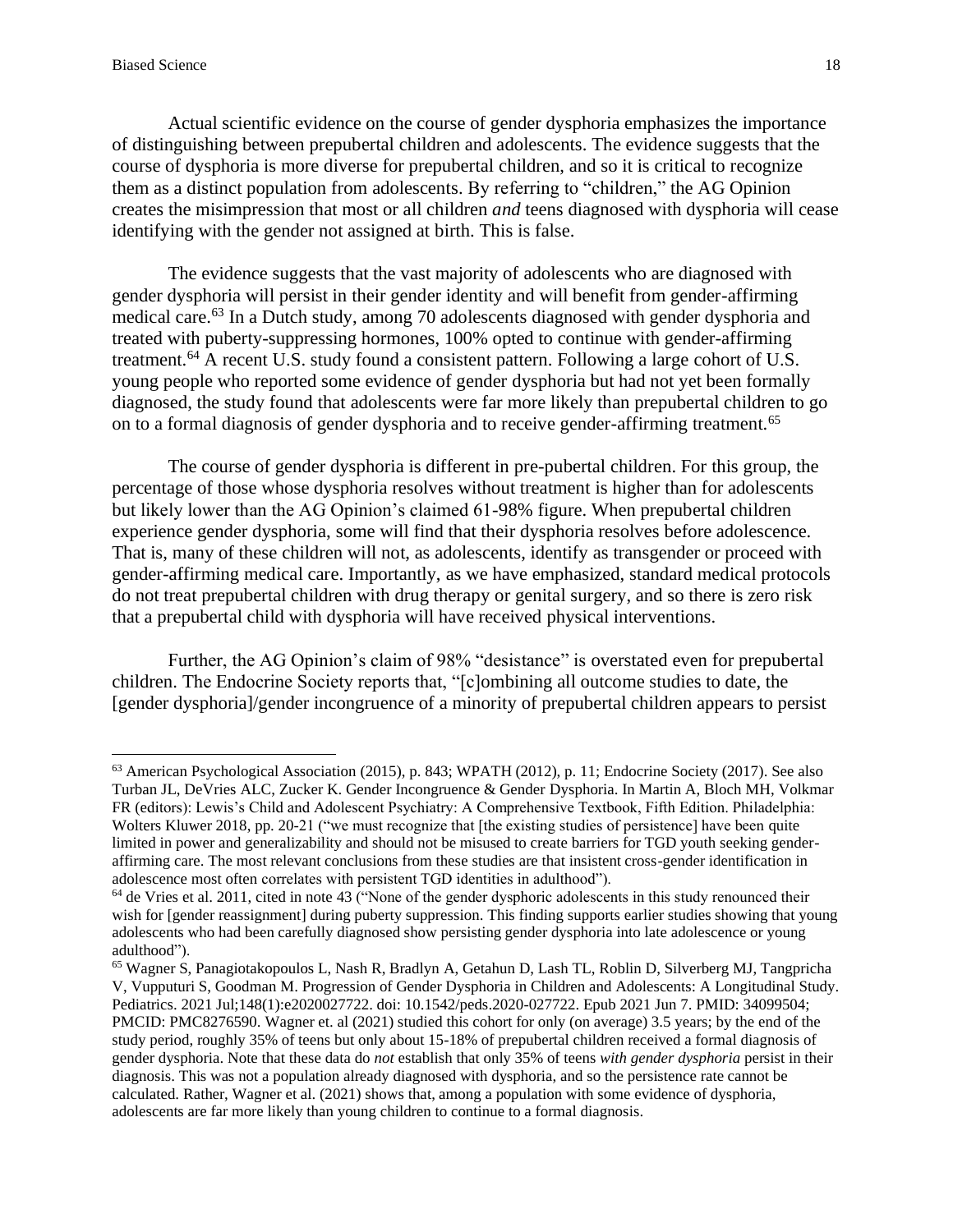in adolescence." <sup>66</sup> A reasonable summary of the literature would be that around 50% of prepubertal children diagnosed with gender dysphoria (using older, less stringent diagnostic criteria) will not persist in identifying as transgender into adolescence and adulthood.<sup>67</sup>

Recent evidence suggests that the spontaneous resolution of true gender dysphoria among prepubertal children is likely even lower. Earlier studies likely overstate the spontaneous resolution of gender dysphoria among children diagnosed before puberty, because their data incorporated broader diagnostic criteria. <sup>68</sup> That is, the studies likely included prepubertal children with gender variant behavior (e.g., boys with feminine interests or "tomboy" girls) alongside children who would meet today's diagnostic criteria for gender dysphoria – a deeply felt and lasting transgender identity with clinically significant distress and impaired functioning.<sup>69</sup> Consistent with this hypothesis is the recent finding that "the intensity of early dysphoria appears to be an important predictor" of the persistence of dysphoria into adolescence.<sup>70</sup> The evidence thus implies that, had the earlier studies focused on prepubertal children with intense gender dysphoria, the rates of spontaneous resolution of dysphoria would be lower.

To summarize, then, the key to the question of whether gender dysphoria persists over time is whether the patient is diagnosed with gender dysphoria in adolescence. (This might be a new diagnosis or it might be a persistent diagnosis from childhood.) Put plainly: *adolescents with gender dysphoria rarely find that their dysphoria resolves without treatment.*

*"Rapid-onset" gender dysphoria.* The AG Opinion also asserts that there has been a recent spike in gender dysphoria diagnosis and gender-affirming treatment among U.S. adolescents.<sup>71</sup> The AG insists that this is a "novel cohort" of youth and implies that their gender dysphoria is transient.<sup>72</sup>

As evidence, the AG Opinion again fails to consult reputable science and instead cites the SEGM website, which features a graph showing an increase from 2010 to 2020 in referrals of British adolescents to a specialized gender clinic.<sup>73</sup> The graph is calibrated to look as if the

<sup>66</sup> Endocrine Society (2017). See Wallien MS, Cohen-Kettenis PT. Psychosexual outcome of gender-dysphoric children. J Am Acad Child Adolesc Psychiatry. 2008 Dec;47(12):1413-23. doi: 10.1097/CHI.0b013e31818956b9. PMID: 18981931.

<sup>67</sup> American Psychological Association (2015), pp. 841-2 ("existing research suggests that between 12% and 50% of children diagnosed with gender dysphoria may persist in their identification with a gender different than sex assigned at birth into late adolescence and young adulthood").

<sup>&</sup>lt;sup>68</sup> See Temple Newhook J, Pyne J, Winters K, Feder S, Holmes C, Tosh J, Sinnott ML, Jamieson A, and Pickett S, A critical commentary on follow-up studies and "desistance" theories about transgender and gender-nonconforming children, International Journal of Transgenderism, vol. 19(2), pp. 212-224 (2018) doi: [10.1080/15532739.2018.1456390.](https://doi.org/10.1080/15532739.2018.1456390)

<sup>69</sup> Endocrine Society (2017).

<sup>70</sup> Steensma TD, McGuire JK, Kreukels BP, Beekman AJ, Cohen-Kettenis PT. Factors associated with desistence and persistence of childhood gender dysphoria: a quantitative follow-up study. J Am Acad Child Adolesc Psychiatry. 2013 Jun;52(6):582-90 (finding that "children with persistent GID are characterized by more extreme gender dysphoria in childhood than children with desisting gender dysphoria").

 $71$  AG Opinion, at 3 (stating that "the spike in [surgical and drug] procedures is a relatively recent development"). <sup>72</sup> AG Opinion, at 4.

<sup>&</sup>lt;sup>73</sup> The AG Opinion cites to the website of the Society for Evidence-Based Gender Medicine (SEGM). SEGM's homepage provides an uncredited and unverifiable graph, which claims to depict referrals to an undefined term,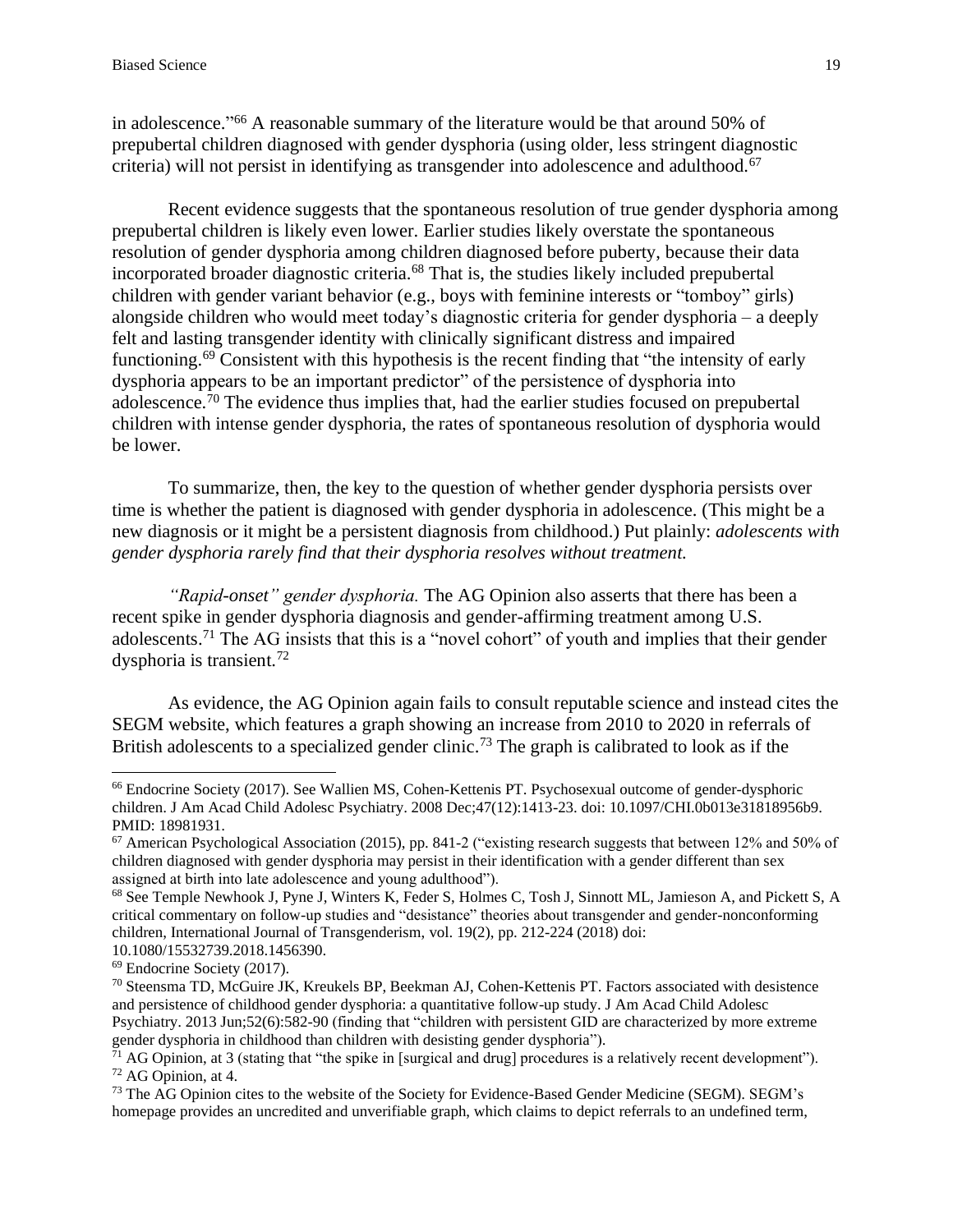increase is very large, but in fact, the absolute numbers are small. The information depicted cannot be verified, because SEGM provides no citation. But taking the data at face value, in 2020 about 2600 children and teens sought treatment at the U.K. gender clinic. That is a very small percentage of Britain's child population. Further, the data appear to show only the number of children and adolescents referred for consultation; only a subset of these will ultimately be diagnosed with gender dysphoria and will continue with medical treatment. <sup>74</sup> The claimed "spike" in referrals certainly reflects the reduction in social stigma over the past decade and the expansion of care options.

By contrast, reliable recent data shows that, among high-school students, the percentage who identify as transgender is under 2% (1.8%).<sup>75</sup> These data come from the Centers for Disease Control's Youth Risk Behavior Surveillance System, which is the largest repository of data on self-reported behaviors in the United States. Because not all transgender people seek medical treatment, the percentage seeking medical care would be smaller.

The AG Opinion also repeats a discredited claim that a novel wave of "adolescent-onset gender dysphoria" is sweeping the U.S.<sup>76</sup> This statement echoes (without citing or quoting) a poor-quality study by Lisa Littman.<sup>77</sup> Littman's 2018 article contended that a novel pathology, "rapid-onset gender dysphoria" was leading teenagers to claim a transgender identity because of peer influence. WPATH, among other authorities, has taken a skeptical view of Littman's claim,<sup>78</sup> and the study has been criticized for serious methodological errors, including the use of parent reports instead of clinical data and the recruitment of its sample of parents from antitransgender websites.<sup>79</sup> The journal of publication required an extensive correction of the

<sup>&</sup>quot;GIDS." SEGM [Internet]. c2020 [cited 2022 Apr 1]. Available from: https://segm.org/. Although GIDS is not defined on the SEGM site, it appears to refer to the Gender Identity Development Service, a specialized UK gender clinic for children and adolescents. GIDS [Internet]. c2022 [cited 2022 Apt 1]. Available from: [https://gids.nhs.uk/about-us#main-content.](https://gids.nhs.uk/about-us#main-content)

<sup>&</sup>lt;sup>74</sup> A referral means that a medical provider (or, possibly, the patient) has suggested an appointment with GIDS. A referral does not equate to the receipt of gender-affirming care. See GIDS [internet]. Available from [https://gids.nhs.uk/about-us#main-content.](https://gids.nhs.uk/about-us#main-content)

<sup>75</sup> Johns MM, Lowry R, Andrzejewski J, Barrios LC, Demissie Z, McManus T, Rasberry CN, Robin L, Underwood JM. Transgender Identity and Experiences of Violence Victimization, Substance Use, Suicide Risk, and Sexual Risk Behaviors Among High School Students – 19 States and Large Urban School Districts, 2017. MMWR Morb Mortal Wkly Rep. 2019 Jan 25;68(3):67-71.

<sup>76</sup> AG Opinion, at 4.

<sup>&</sup>lt;sup>77</sup> Littman L. Parent reports of adolescents and young adults perceived to show signs of a rapid onset of gender dysphoria. PLoS One. 2018 Aug 16;13(8):1-44; Littman L. Correction: Parent reports of adolescents and young adults perceived to show signs of a rapid onset of gender dysphoria. PLoS One. 2019 Mar 19;14(3):1-7.

<sup>78</sup> WPATH Global Board of Directors. WPATH Position on "Rapid-Onset Gender Dysphoria" [Internet]. 2018 Sep 4 [cited 2022 Apr 1]. Available from: https://www.wpath.org/media/cms/Documents/Public%

<sup>20</sup>Policies/2018/9\_Sept/WPATH%20Position%20on%20Rapid-Onset%20Gender%20Dysphoria\_9-4-2018.pdf (stating that ROGD "constitutes nothing more than an acronym created to describe a proposed clinical phenomenon that may or may not warrant further peer-reviewed scientific investigation").

<sup>79</sup> Restar AJ. Methodological Critique of Littman's (2018) Parental-Respondents Accounts of "Rapid-Onset Gender Dysphoria". Arch Sex Behav. 2020 Jan;49(1):61-66. doi: 10.1007/s10508-019-1453-2 (hereinafter, "Restar 2020"); Temple Newhook, J, Pyne, J, Winters, K, Feder, S, Holmes, C, Tosh, J, and Pickett, S. A critical commentary on follow-up studies and "desistance" theories about transgender and gender-nonconforming children. *International Journal of Transgenderism*, *19*(2), 212-224. (2018).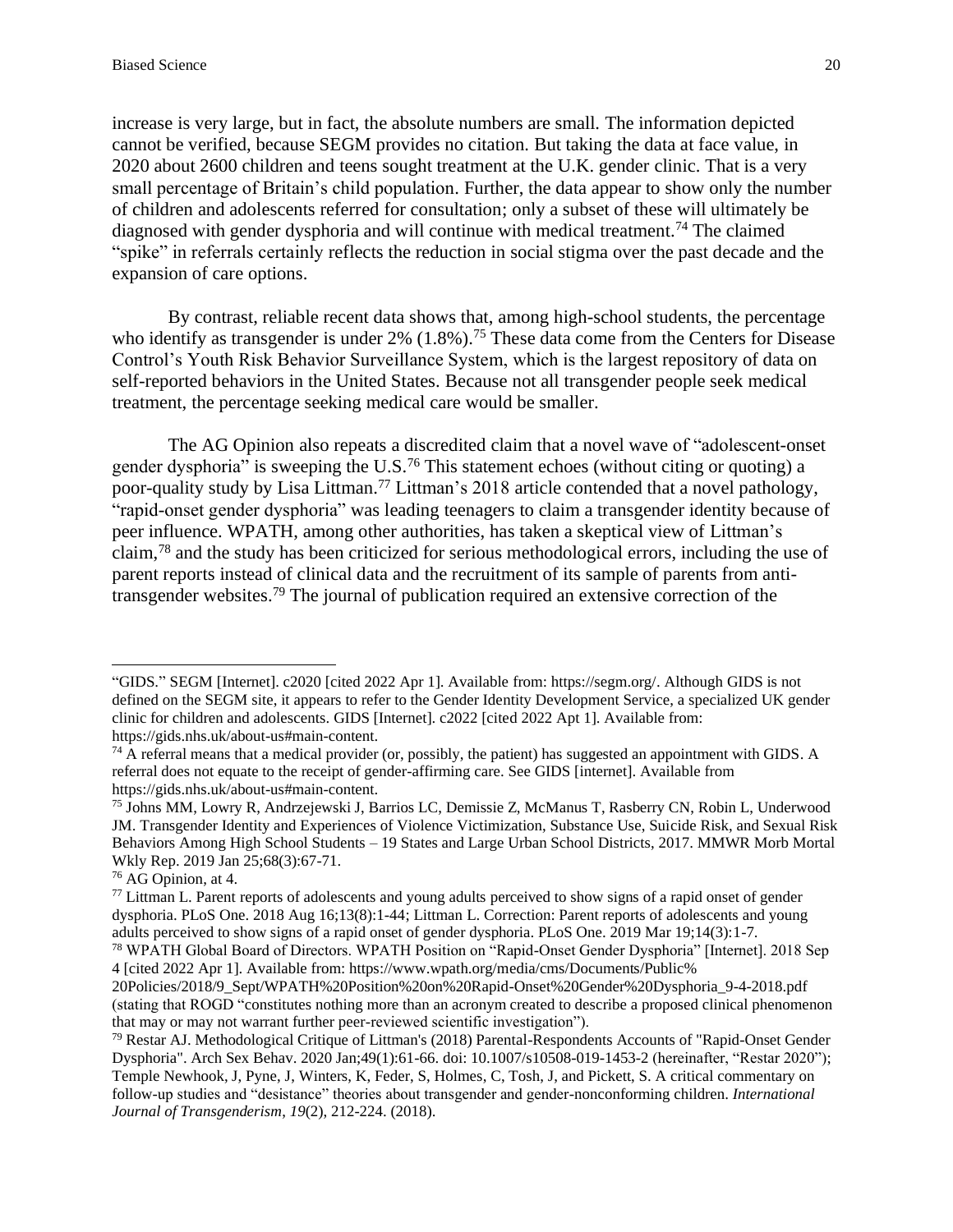original Littman article because of its misstatements. <sup>80</sup> Such a correction in reputable, peerreviewed academic journals is taken only when a panel of experts, in retrospect, came to recognize the methodological flaws of the original study and concluded that it would be unscientific to allow the originally published findings to stand.

Littman's hypothesis that rapid-onset gender dysphoria exists as a distinct condition has not been supported by studies of clinical data.<sup>81</sup> Neither the American Psychiatric Association nor any other reputable professional organization has recognized rapid-onset gender dysphoria as a distinct clinical condition or diagnosis.<sup>82</sup>

# <span id="page-20-0"></span>**Section 3. The AG Opinion and the Alabama Law greatly exaggerate the risks of genderaffirming drug therapy.**

The AG Opinion claims that "sex change procedures," including surgery and drug therapies "often ha[ve] the effect of permanently sterilizing those minor children."<sup>83</sup> The Alabama Law makes similar claims.<sup>84</sup> Section 1 of this report has established that the AG Opinion's claim with respect to surgery is false: current medical protocols state that individuals must be the age of majority or older before undergoing surgery on genitals or reproductive organs. In this Section, we focus on the AG Opinion's (and Alabama Law's) claims regarding the medical effects of drug treatment for transgender adolescents.

# <span id="page-20-1"></span>a. The AG Opinion and the Alabama Law greatly overstate the risks of puberty-blocking medication and incorrectly state that it results in sterilization.

The Texas Attorney General claims that "[t]here is insufficient medical evidence available to demonstrate that discontinuing [puberty-blocking] medication resumes a normal puberty process."<sup>85</sup> The Alabama Law contains similar statements.<sup>86</sup> The claim is false: pubertyblocking medication has been shown to be safe, effective, and fully reversible.

As noted in Section 1 of this report, puberty-blocking medication (gonadotropin-releasing hormone agonists, or GnRHa's) can be part of a staged approach to gender-affirming care for

<sup>&</sup>lt;sup>80</sup> Littman L. Correction: Parent reports of adolescents and young adults perceived to show signs of a rapid onset of gender dysphoria. PLoS One. 2019 Mar 19;14(3):1-7 (altering the original article to, inter alia, clarify that the article collected no data from adolescents or clinicians and generates only a hypothesis for further exploration).

<sup>81</sup> Bauer GR, Lawson ML, Metzger DL; Trans Youth CAN! Research Team. Do Clinical Data from Transgender Adolescents Support the Phenomenon of "Rapid Onset Gender Dysphoria"? J Pediatr. 2022 Apr; 243:224-227. See also Arnoldussen M, Steensma TD, Popma A, van der Miesen AIR, Twisk JWR, de Vries ALC. Re-evaluation of the Dutch approach: are recently referred transgender youth different compared to earlier referrals? Eur Child Adolesc Psychiatry. 2020 Jun;29(6):803-811. Erratum in: Eur Child Adolesc Psychiatry. 2020 Dec 16 (concluding that there has been no marked change in the characteristics of the population of adolescents referred for gender dysphoria from 2000 to 2016; the authors hypothesize that the increase in number of referrals reflects the increasing social acceptability of seeking treatment).

<sup>82</sup> Restar (2018), cited in note 79.

<sup>&</sup>lt;sup>83</sup> AG Opinion, at 2-3. The AG Opinion repeats its claim about sterilization. Id. at 5 ("The surgical and chemical procedures you ask about can and do cause sterilization.")

<sup>84</sup> Alabama Law, Sections 2(9), 2(11), 2(12), 2(13) and 2(14).

<sup>85</sup> AG Opinion, at 5.

 $86$  Alabama Law, Sections 2(7), (11), (12) and (13).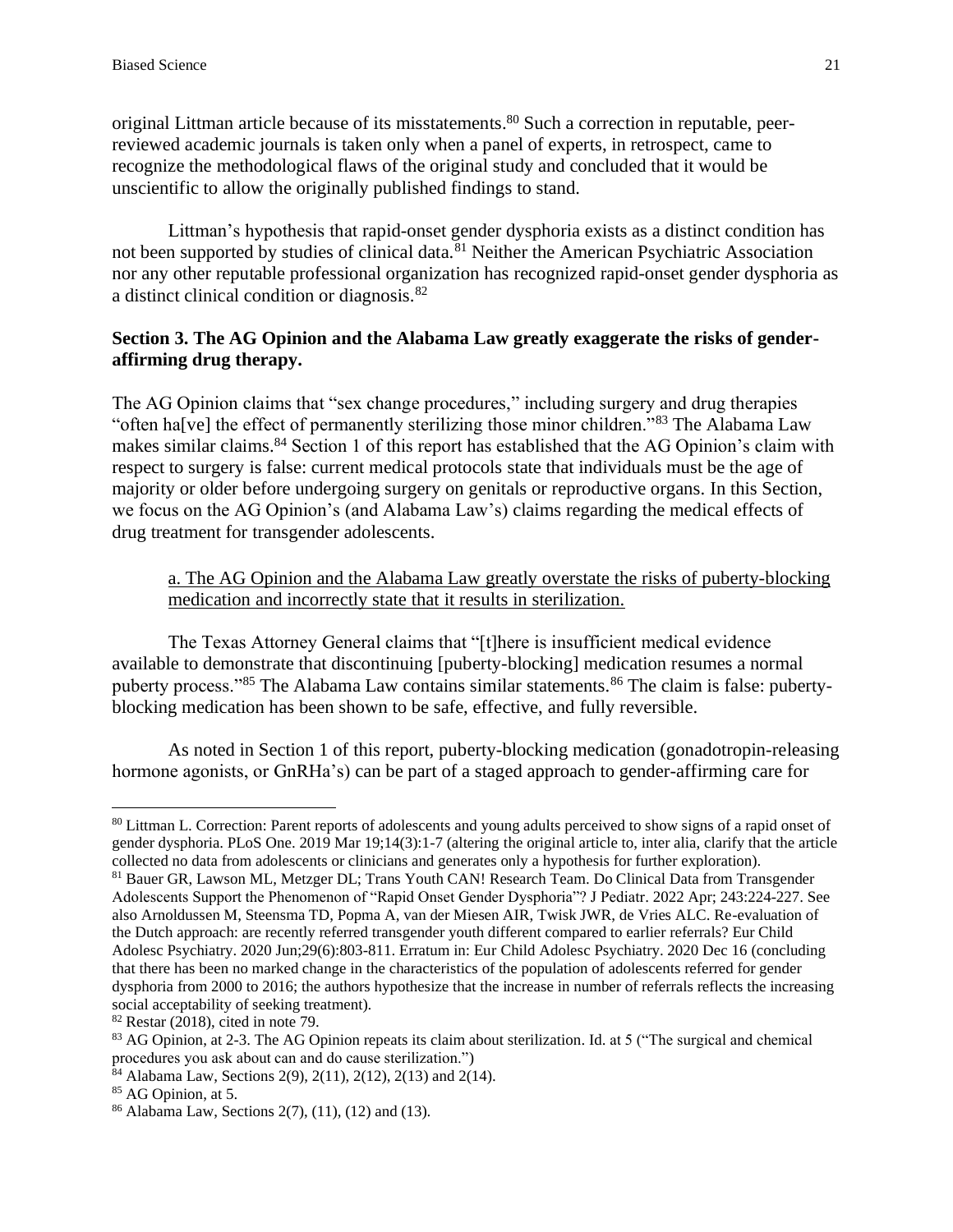adolescents. By stalling pubertal maturation, the medication relieves adolescents of the intense gender dysphoria that can accompany pubertal development along the pathway of their assigned sex. During this pause, the adolescent is given time to confirm their gender identity and to consider the need for appropriate gender-affirming hormone therapy without having had their body mature along pubertal path incongruent with their gender identity. Adolescents who continue to identify as transgender will be able to proceed with gender-affirming hormone therapy when they, their parents, and their providers determine that treatment is medically appropriate. Puberty blockers not only alleviate gender dysphoria in adolescence but have beneficial lifelong effects on dysphoria and can minimize the need for subsequent treatments, including surgery in adulthood. In the unlikely event that a teen realizes that they identify as cisgender, they can discontinue the blocker and spontaneous pubertal maturation will resume.

The scientific evidence clearly shows that treatment with puberty blockers is fully reversible. GnRHa therapy has been used since the 1980's in children with precocious puberty, and a solid body of evidence documents that pubertal progression stops with drug therapy and that spontaneous pubertal development occurs after discontinuation of the medication.<sup>87</sup>

Recent studies suggest that puberty-blocking medication has negligible or small effects on bone development in adolescents, and any negative effects are temporary and reversible. The most recent studies show that puberty-blocking drug therapy either has no effect on bone mineral density (BMD), a proxy measure of bone strength, or is associated with a very small decrease.<sup>88</sup>

<sup>88</sup> Klink D, Caris M, Heijboer A, van Trotsenburg M, Rotteveel J. Bone mass in young adulthood following gonadotropin-releasing hormone analog treatment and cross-sex hormone treatment in adolescents with gender dysphoria. J Clin Endocrinol Metab. 2015 Feb;100(2):E270-75 (hereinafter, "Klink et al. 2015"); Schagen SEE, Wouters FM, Cohen-Kettenis PT, Gooren LJ, Hannema SE. Bone Development in Transgender Adolescents Treated With GnRH Analogues and Subsequent Gender-Affirming Hormones. J Clin Endocrinol Metab. 2020 Dec 1;105(12): e4252-e4263 (hereinafter, Schagen et al. 2020"); Delemarre-van de Waal HA, Cohen-Kettenis PT. Clinical management of gender identity disorder in adolescents: a protocol on psychological and paediatric endocrinology aspects. Eur J Endocrinol. 2006;155:S131-S137. Studies of children treated for precocious puberty found that BMD was normal at final height attainment. Alessandri SB, Pereira F de A, Villela RA, Antonini SRR, Elias PCL, Martinelli Jr CE, de Castro M, Moreira AC, de Paula FJA. Bone mineral density and body composition in girls with idiopathic central precocious puberty before and after treatment with a gonadotropin-releasing hormone agonist. Clinics (Sao Paulo). 2012;67(6):591-96; Antoniazzi F, Zamboni G, Bertoldo F, Lauriola S, Mengarda F, Pietrobelli A, Tato L. Bone mass at final height in precocious puberty after gonadotropin-releasing hormone agonist with and without calcium supplementation. J Clin Endocrinol Metab. 2003 Mar;88(3):1096-1101 (hereinafter,

<sup>87</sup> Manasco PK, Pescovitz OH, Feuillan PP, Hench KD, Barnes KM, Jones J, Hill SC, Loriaux DL, Cutler Jr GB. Resumption of puberty after long term luteinizing hormone-releasing hormone agonist treatment of central precocious puberty. J Clin Endocrinol Metab. 1988 Aug 1;67(2):368-72; Heger S, Muller M, Ranke M, Schwarz H, Waldhauser F, Partsch C, Sippell WG. Long-term GnRH agonist treatment for female central precocious puberty does not impair reproductive function. Mol Cell Endocrinol. 2006 Jul 25;254-255:217-220; Feuillan PP, Jones JV, Barnes K, Oerter-Klein K, Cutler Jr GB. Reproductive Axis after Discontinuation of Gonadotropin-Releasing Hormone Analog Treatment of Girls with Precocious Puberty: Long Term Follow-Up Comparing Girls with Hypothalamic Hamartoma to Those with Idiopathic Precocious Puberty. J Clin Endocrinol Metab. 1999 Jan;84(1):44-49; Bertelloni S, Baroncelli GI, Ferdeghini M, Menchini-Fabris F, Saggese G. Final height, gonadal function and bone mineral density of adolescent males with central precocious puberty after therapy with gonadotropin-releasing hormone analogues. Eur J Pediatr. 2000 May;159(5):369-74 (hereinafter, "Bertelloni et al (2000)"); Bertelloni S, Mul D. Treatment of central precocious puberty by GnRH analogs: long-term outcome in men. Asian J Androl. 2008 Jul;10(4):525-34; Luo X, Liang Y, Hou L, Wu W, Ying Y, Ye F. Long-term efficacy and safety of gonadotropin-releasing hormone analog treatment in children with idiopathic central precocious puberty: A systematic review and meta-analysis. Clin Endocrinol. 2021 May; 94(5):786-96.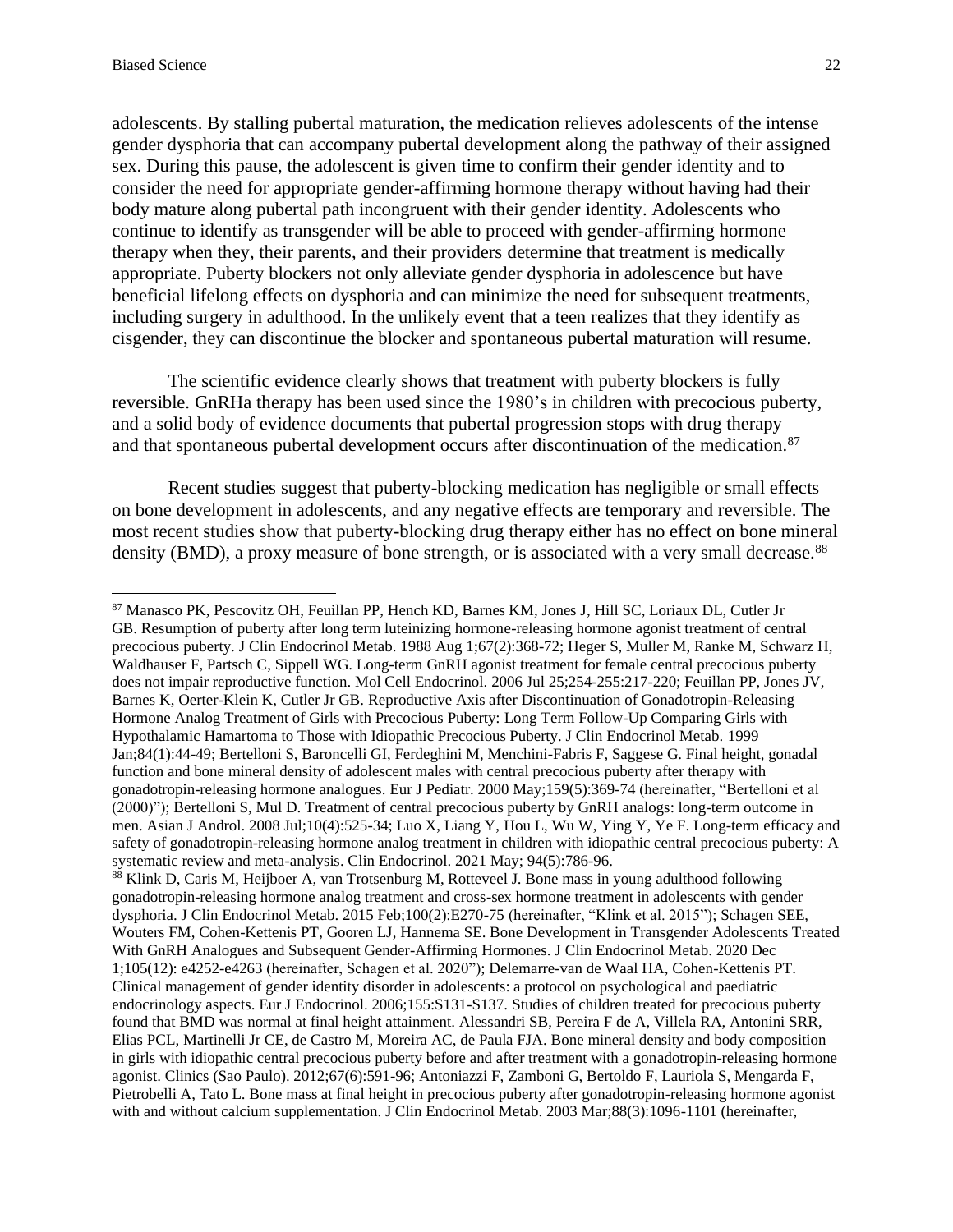Calcium supplementation has been shown to protect patients from bone loss.<sup>89</sup> Critically, any reduction in BMD is recovered when adolescents cease taking puberty-blocking medication, whether or not they continue to gender-affirming hormone therapy.<sup>90</sup>

Tellingly, the AG Opinion does not cite scientific evidence for its claim regarding "insufficient medical evidence"<sup>91</sup> Instead, it cites two legal cases, neither of which contains sound scientific evidence on this subject.<sup>92</sup> One of the cited cases is irrelevant, because it involves legal claims about surgery, not puberty blockers. <sup>93</sup> The other cited case, Bell v. Tavistock and Portman NHS Foundation Trust (2020), was reversed on appeal in the U.K. in 2021 because the decision relied on biased and inexpert scientific testimony.<sup>94</sup>

The AG Opinion also attacks puberty blockers by claiming that their use "is not approved by the federal Food and Drug Administration and is considered an 'off-label' use of the medications."<sup>95</sup> The Alabama Law makes a similar claim.<sup>96</sup> The implication is that off-label use of medication is harmful, but this claim is unfounded.

<sup>96</sup> Alabama Law, Section 2(7).

<sup>&</sup>quot;Antoniazzi et al. (2003)"); Heger S, Partsch CJ, Sippell WG. Long-term outcome after depot gonadotropinreleasing hormone agonist treatment of central precocious puberty: final height, body proportions, body composition, bone mineral density, and reproductive function. J Clin Endocrinol Metab. 1999 Dec;84(12):4583-90; Neely EK, Bachrach LK, Hintz RL, Habiby RL, Slemenda CW, Feezle L, Pescovitz OH. Bone mineral density during treatment of central precocious puberty. J Pediatr. 1995 Nov;127(5):819-22. <sup>89</sup> Antoniazzi et al. (2003), cited in note 88.

 $90$  Klink et al. (2015), cited in note 88; Schagen et al. (2020), cited in note 88. Bertelloni et al. (2000), cited in note 87; Pasquino AM, Pucarelli I, Accardo F, Demiraj V, Segni M, Di Nardo R. Long-term observation of 87 girls with idiopathic central precocious puberty treated with gonadotropin-releasing hormone analogs: impact on adult height, body mass index, bone mineral content, and reproductive function. J Clin Endocrinol Metab. 2008 Jan;93(1):190- 195; Magiakou MA, Manousaki D, Papadaki M, Hadjidakis D, Levidou G, Vakaki M, Papaefstathiou A, Lalioti N, Kanaka- Gantenbein C, Piaditis G, Chrousos GP, Dacou-Voutetakis C. The efficacy and safety of gonadotropinreleasing hormone analog treatment in childhood and adolescence: a single center, long-term follow-up study. J Clin Endocrinol Metab. 2010 Jan;95(1):109-17; Bertelloni S, Baroncelli GI, Sorrentino MC, Perri G, Saggese G. Effect of central precocious puberty and gonadotropin-releasing hormone analogue treatment on peak bone mass and final height in females. Eur J Pediatr. 1998 May;157(5):363-67.

<sup>91</sup> AG Opinion, at 5.

 $92$  The AG Opinion's citation is "see generally Hennessy-Waller v. Snyder, 529 F. Supp. 3d 1031, 1042 (D. Ariz. 2021), citing Bell v. Tavistock and Portman NHS Foundation Trust, 2020 EWHC 3274, para. 134 (Dec. 1, 2020) (referring to Bell's conclusion that a clinic's practice of prescribing puberty-suppressing medication to individuals under age 18 with gender dysphoria and determining such treatment was experimental)." Id. at 5-6.

<sup>&</sup>lt;sup>93</sup> Hennessy-Waller is a decision that denies a motion for preliminary injunction against an insurance company for failure to cover gender-affirming surgery. The decision involves surgery, not puberty blockers, and it is not a fullyadjudicated factual determination about either surgery or puberty blockers. Hennessy-Waller v. Snyder, 529 F. Supp. 3d 1031 (D. Ariz. 2021).

<sup>&</sup>lt;sup>94</sup> Bell v. The Tavistock and Portman NHS Foundation Trust [2021] EWCA (Civ) 1363 [38] (Eng.) (noting that the claimant's (plaintiff's) expert evidence was faulty: "None of it complied with the rules regarding expert evidence and a good deal of it is argumentative and adversarial."). For a scientific review of the evidence in the lower court decision, see de Vries ALC, Richards C, Tishelman AC, Motmans J, Hannema SE, Green J, Rosenthal SM. Bell v Tavistock and Portman NHS Foundation Trust [2020] EWHC 3274: Weighing current knowledge and uncertainties in decisions about gender-related treatment for transgender adolescents. Int J Transgend Health. 2021 Apr 5;22(3):217-24.

<sup>&</sup>lt;sup>95</sup> AG Opinion, at 5.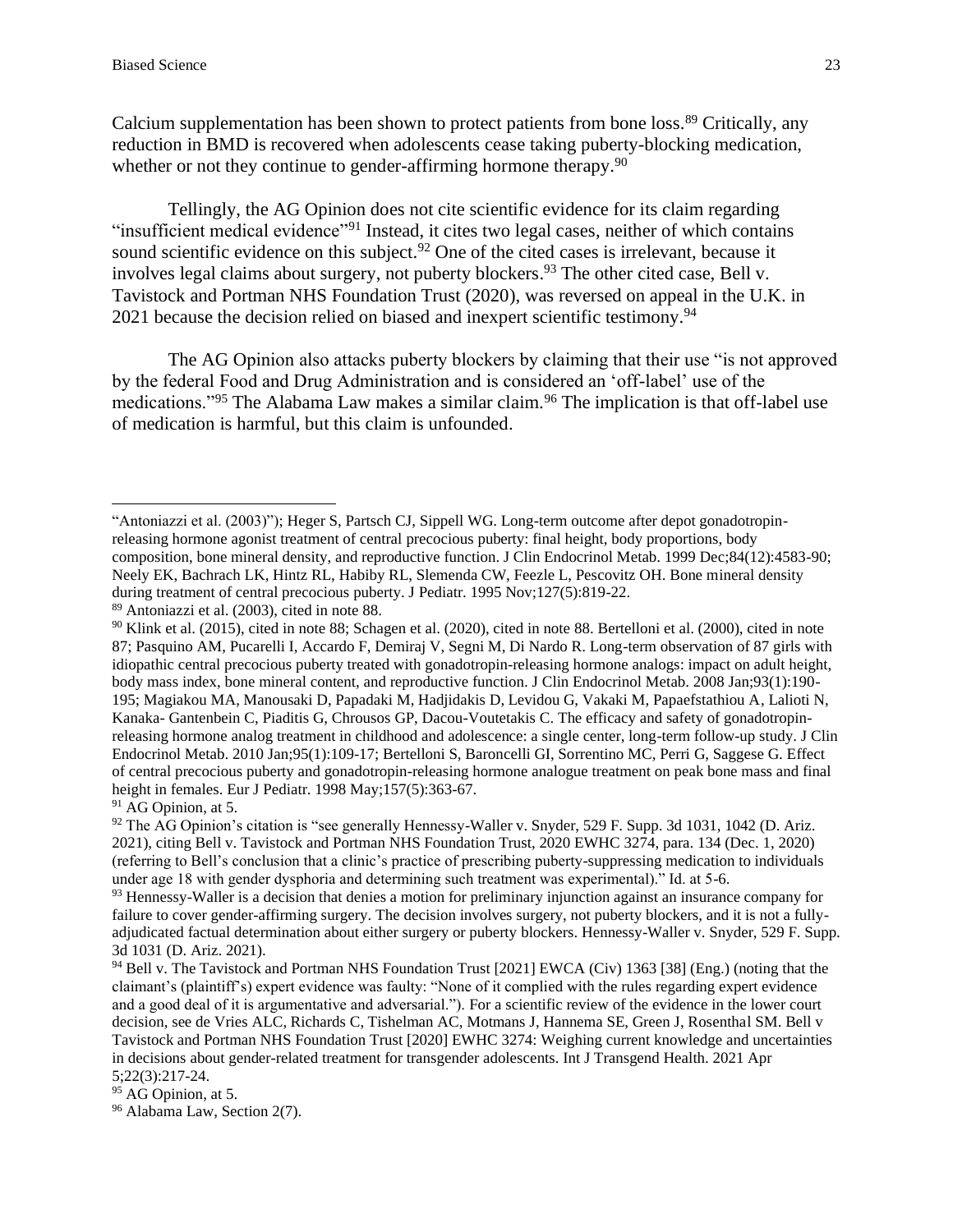"Off label" means only that the FDA has not specifically approved a particular medication for a particular use. The off-label use of medications for children is quite common and often necessary, because an "overwhelming number of drugs" have no FDA-approved instructions for use in pediatric patients. <sup>97</sup> This is in part because pharmaceutical companies often lack financial incentives to support research required for FDA approval for specific use in children.<sup>98</sup> Indeed, the American Academy of Pediatrics specifically approves the off-label use of drugs:

The purpose of off-label use is to benefit the individual patient. Practitioners use their professional judgment to determine these uses. As such, *the term "off-label" does not imply an improper, illegal, contraindicated, or investigational use*. Therapeutic decisionmaking must always rely on the best available evidence and the importance of the benefit for the individual patient.<sup>99</sup>

Many common medications, including hormones, are used off-label in adults and minors. In fact, pediatricians prescribe off-label drugs in 20% of patient visits.<sup>100</sup> Estrogen and testosterone are often used off-label to treat adolescents with intersex conditions. Common hormonal medications used off-label include norethindrone, a progesterone analogue used offlabel for the treatment of heavy menstrual bleeding in those with polycystic ovarian syndrome, bleeding disorder, and anovulatory bleeding of early puberty. It is also used to treat endometriosis, which is a painful inflammatory condition. Many forms of combined hormonal contraception, as well as a testosterone-blocking medication (spironolactone), are used off-label to treat acne. Other examples include clonidine, a blood pressure medication used off-label for the treatment of ADHD, migraine headaches, disorders of behavioral regulation, and insomnia; and propranolol, a blood pressure medication used off-label for the treatment of performance anxiety.

<span id="page-23-0"></span>b. The AG Opinion and the Alabama Law exaggerate the fertility risks of genderaffirming hormonal treatment.

<sup>&</sup>lt;sup>97</sup> The quote is from the American Academy of Pediatrics Committee on Drugs. See Frattarelli DA, Galinkin JL, Green TP, Johnson TD, Neville KA, Paul IM, Van Den Anker JN; American Academy of Pediatrics Committee on Drugs. Off-label use of drugs in children. Pediatrics. 2014 Mar;133(3):563-7 (hereinafter, "AAP Committee on Drugs (2014)"); see also Allen HC, Garbe MC, Lees J, Aziz N, Chaaban H, Miller JL, Johnson P, DeLeon S. Off-Label Medication use in Children, More Common than We Think: A Systematic Review of the Literature. J Okla State Med Assoc. 2018 Oct;111(8):776-783.

<sup>98</sup> AAP Committee on Drugs (2014), cited in note 97.

<sup>99</sup> AAP Committee on Drugs (2014), cited in note 97 (emphasis added). See also Schrier L, Hadjipanayis A, Stiris T, Ross-Russell RI, Valiulis A, Turner MA, Zhao W, De Cock P, de Wildt SN, Allegaert K, van den Anker J. Off-label use of medicines in neonates, infants, children, and adolescents: a joint policy statement by the European Academy of Paediatrics and the European society for Developmental Perinatal and Pediatric Pharmacology. Eur J Pediatr. 2020 May;179(5):839-847.

<sup>&</sup>lt;sup>100</sup> Hoon D, Taylor MT, Kapadia P, Gerhard T, Strom BL, Horton DB. Trends in Off-Label Drug Use in Ambulatory Settings: 2006-2015. Pediatrics. 2019 Oct;144(4):1-10 (emphasis added).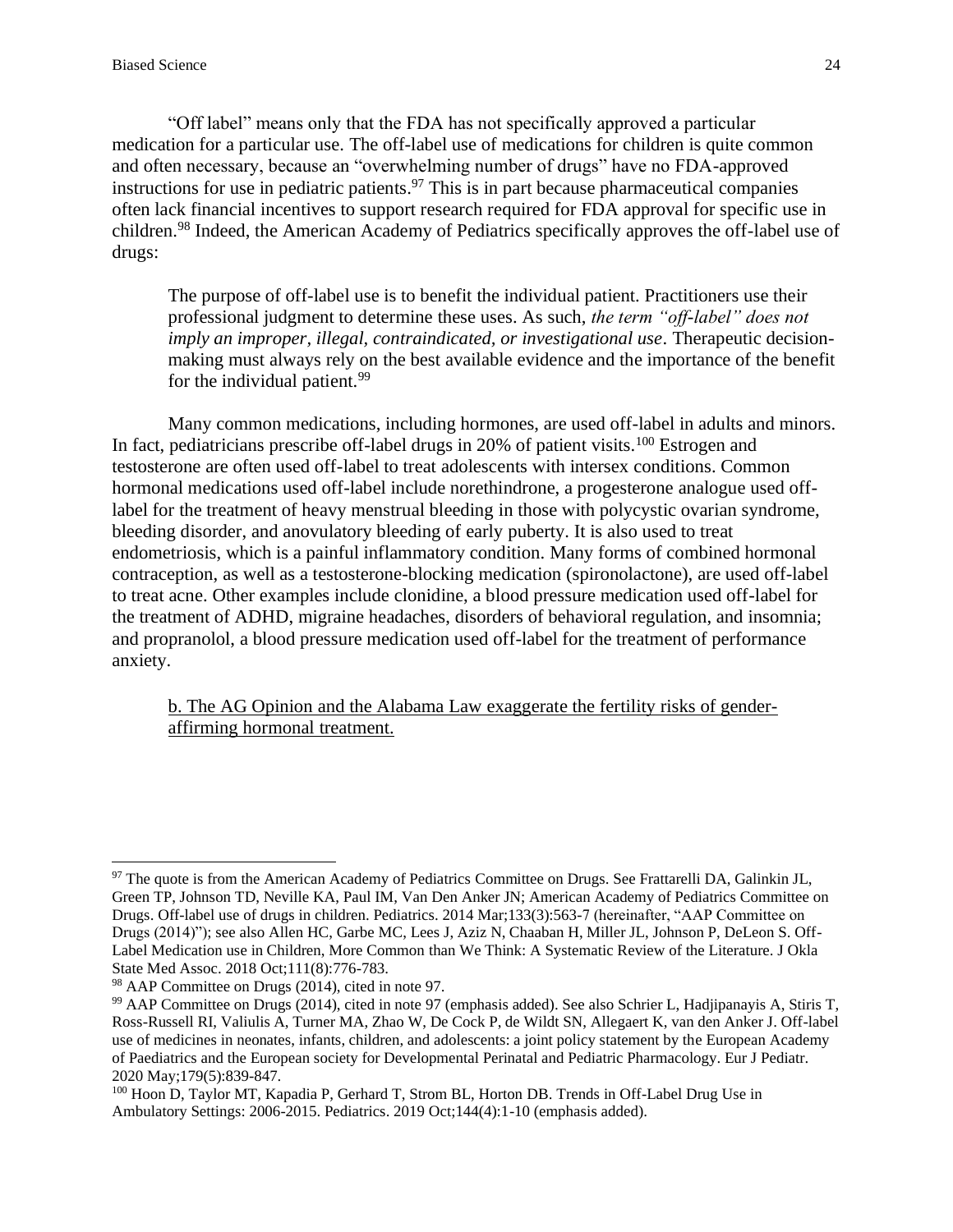The AG Opinion claims that gender-affirming hormone treatments cause infertility.<sup>101</sup> The Alabama Law contains a similar statement.<sup>102</sup> These are unwarranted exaggerations, which ignore the substantial evidence of reversibility of the fertility effects of hormone therapy.

Treatment with gender-affirming sex hormones impacts fertility while drug therapy is ongoing, but the effect is anticipated to be reversible if medication is discontinued. Importantly, hormone therapy is always individualized, and some transgender and non-binary teens remain on puberty blockers up to the age of majority without proceeding to hormone treatment.

For transgender men (persons assigned female sex at birth who retain ovaries), testosterone treatment can affect ovarian function, inhibiting menses in the majority of those on therapy. The evidence shows that most transgender men who had regular menses before starting testosterone therapy are reported to resume menses if testosterone is discontinued.<sup>103</sup> Some transgender men may retain fertility during hormone treatment: spontaneous pregnancies have occurred in testosterone-treated transgender men, some while still amenorrheic.<sup>104</sup> Further, a number of transgender men have discontinued testosterone therapy prior to undergoing assisted reproductive technology and have carried pregnancies to term with delivery of normal infants.<sup>105</sup>

The effects of gender-affirming estrogen treatment on testicular histology vary among individuals. Reduced spermatogenesis is common while patients remain on estrogen, but fully normal spermatogenic activity has been documented.<sup>106</sup> Importantly, return of spermatogenesis occurred quickly in patients who discontinued hormone treatment.<sup>107</sup> Patients who were treated with puberty blockers (GnRHa's) starting at the onset of pubertal development and estrogen at

 $101$  AG Opinion, at 3.

<sup>102</sup> Alabama Law, Section 2(13).

<sup>103</sup> Endocrine Society (2017). Light AD, Obedin-Maliver J, Sevelius JM, Kerns JL. Transgender men who experienced pregnancy after female-to-male gender transitioning. *Obstet Gynecol.* 2014;124(6):1120–1127 (hereinafter, "Light et al. 2014"); Pelusi C, Costantino A, Martelli V, et al. Effects of three different testosterone formulations in female-to-male transsexual persons. *J Sex Med.* 2014;11(12):3002–3011.; Smith KP, Madison CM, Milne NM. Gonadal suppressive and cross-sex hormone therapy for gender dysphoria in adolescents and adults. *Pharmacotherapy.* 2014;34(12):1282–1297.

<sup>&</sup>lt;sup>104</sup> Light et al. (2014), cited in note 103; Light A, Wang LF, Zeymo A, Gomez-Lobo V. Family planning and contraception use in transgender men. Contraception. 2018 Oct;98(4):266-69.

<sup>&</sup>lt;sup>105</sup> Leung A, Sakkas D, Pang S, Thornton K, Resetkova N. Assisted reproductive technology outcomes in female-tomale transgender patients compared with cisgender patients: a new frontier in reproductive medicine. Fertil Steril. 2019 Nov;112(5):858-65; Wallace SA, Blough KL, Kondapalli LA. Fertility preservation in the transgender patient: expanding oncofertility care beyond cancer. Gynecol Endocrinol. 2014;30(12):868-71; Maxwell S, Noyes N, Keefe D, Berkeley AS, Goldman KN. Pregnancy outcomes after fertility preservation in transgender men. Obstet Gynecol. 2017 Jun;129(6):1031-34.; Gale J, Magee B, Forsyth-Greig A, Visram H, Jackson A. Oocyte cryopreservation in a transgender man on long-term testosterone therapy: a case report. F S Rep. 2021 Feb 20;2(2):249-51.

<sup>106</sup> Schneider F, Kliesch S, Schlatt S, Neuhaus N. Andrology of male -to-female transsexuals: influence of cross-sex hormone therapy on testicular function. Andrology. 2017 Sept;5(5):873-80.

<sup>&</sup>lt;sup>107</sup> Schneider F, Neuhaus N, Wistuba J, Zitzmann M, Heß J, Mahler D, van Ahlen H, Schlatt S, Kliesch S. Testicular functions and clinical characterization of patients with gender dysphoria (GD) undergoing sex reassignment surgery (SRS). J Sex Med. 2015 Nov;12(11):2190-2200.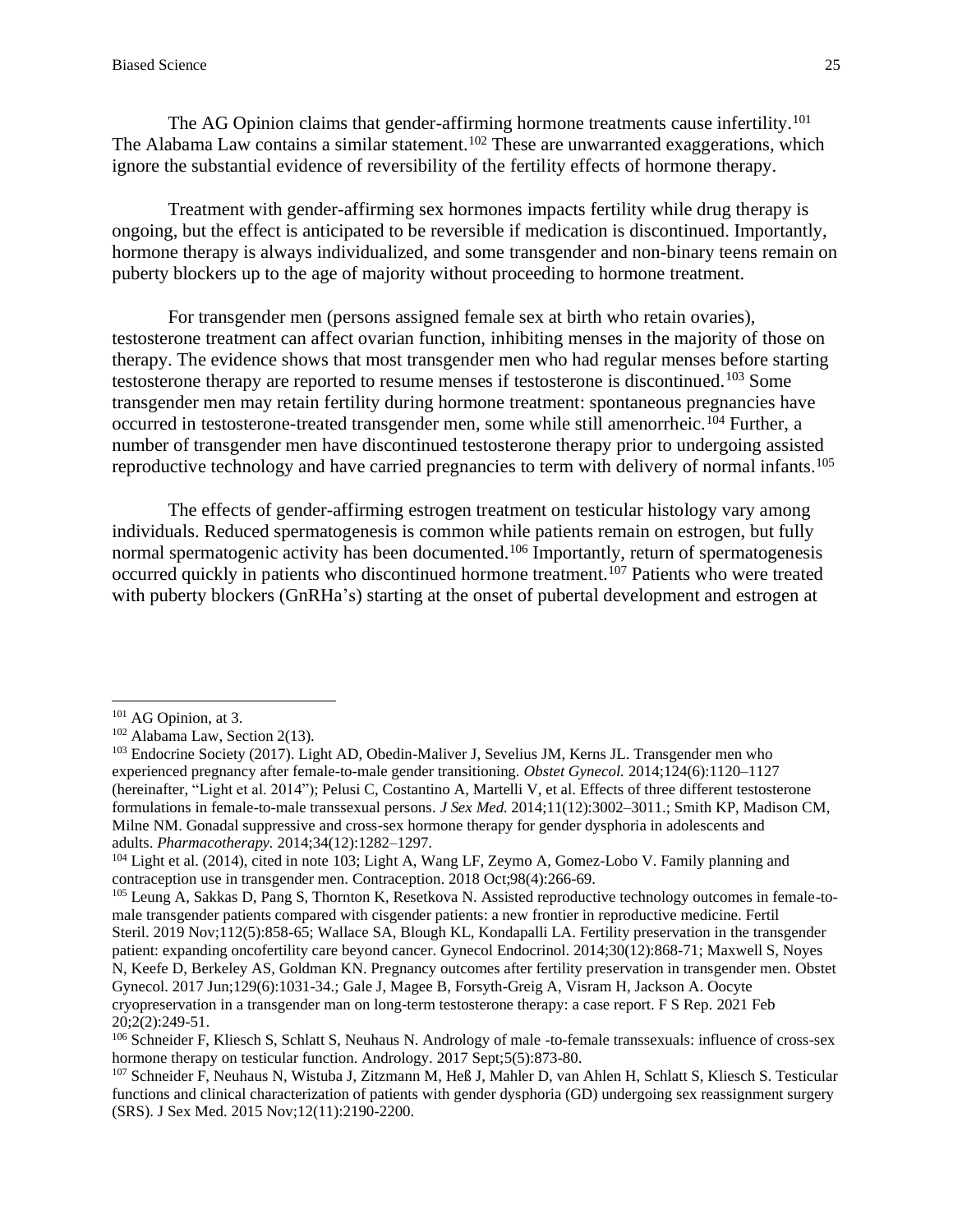16 years of age were shown to have normal-appearing, immature sperm-producing cells in the testes, suggesting those individuals retained fertility potential.<sup>108</sup>

As with any other medical decision, parents and providers carefully weigh the risks of treating the individual adolescent against the risks of not treating them, including the mental health impact and potential suicide risk of not beginning gender-affirming care.

As the standard protocols summarized in Section 1 of this report demonstrate, there is no push by physicians to proceed to hormone therapy. On the contrary, the decision to proceed with drug therapy and the choice of therapy are determined after assessing each adolescent's medical history as well as their past and ongoing mental health concerns. The standard of care specifically states that any existing mental health issues must be stable prior to moving forward with gender-affirming medical interventions. When counseling transgender adolescents who are considering gender-affirming drug therapy, physicians can also offer sperm or oocyte (egg) cryopreservation.

In addition to its claims about fertility, the AG Opinion offers a list of asserted medical harms without citation to any existing medical authority. The cited source is a healthcare website, and the underlying document has been removed from the site and is not otherwise available on the Internet.<sup>109</sup> The opinion offers no scientific foundation for its claims but seems to conflate long-outdated practice with the current standard of care.<sup>110</sup>

A more accurate perspective begins with an understanding of the role of hormones in the body. Hormones play a role in determining the medical profile of cisgender people. Generally speaking, cisgender women have relatively higher levels of estrogen and lower levels of testosterone, and cisgender men have the reverse. Each hormonal profile carries with it medical benefits and risks. Cisgender women, for example, have lower rates of cardiovascular disease than cisgender men but higher risks of venous thromboembolism. When a transgender individual receives gender-affirming hormone treatment, they take doses of exogenous sex hormones that approximate the physiologic state of their identified gender. Put simply, a transgender female is supplied an amount of estrogen similar to the estrogen that a cisgender woman's ovaries typically produce. Similarly, a transgender male receives a dose of testosterone that approximates what a cisgender male's testicles typically produce. Protocols provide explicit dosage guidelines to approximate the physiology of the patient's identified gender rather than to develop desired physical characteristics.

The medical result is that transgender individuals move toward the typical medical profile of their identified gender. And so transgender women, like cisgender women, have lower risks of

<sup>108</sup> de Nie I, Mulder CL, Meißner A, Schut Y, Holleman EM, van der Sluis WB, Hannema SE, den Heijer M, Huirne J, van Pelt AMM, van Mello NM. Histological study on the influence of puberty suppression and hormonal treatment on developing germ cells in transgender women. Hum Reprod. 2022 Jan 28;37(1):297-308.

<sup>109</sup> The AG Opinion cites to Timothy Cavanaugh, M.D., Cross-Sex Hormone Therapy, FENWAY HEALTH (2015), [https://www.lgbtqiahealtheducation.org/wp-content/uploads/Cross-Sex-Hormone-Therapy1.pdf.](https://www.lgbtqiahealtheducation.org/wp-content/uploads/Cross-Sex-Hormone-Therapy1.pdf) A search conducted in March 2022 found that the link was broken and the document could not be found on the Fenway Health website or elsewhere on the Internet.

<sup>110</sup> The iatrogenic (drug-induced) risks of hepatotoxicity, meningioma, and prolactinoma are now zero, because the medication associated with those risks (cyproterone) is no longer in use in the United States. WPATH (2012), p. 48.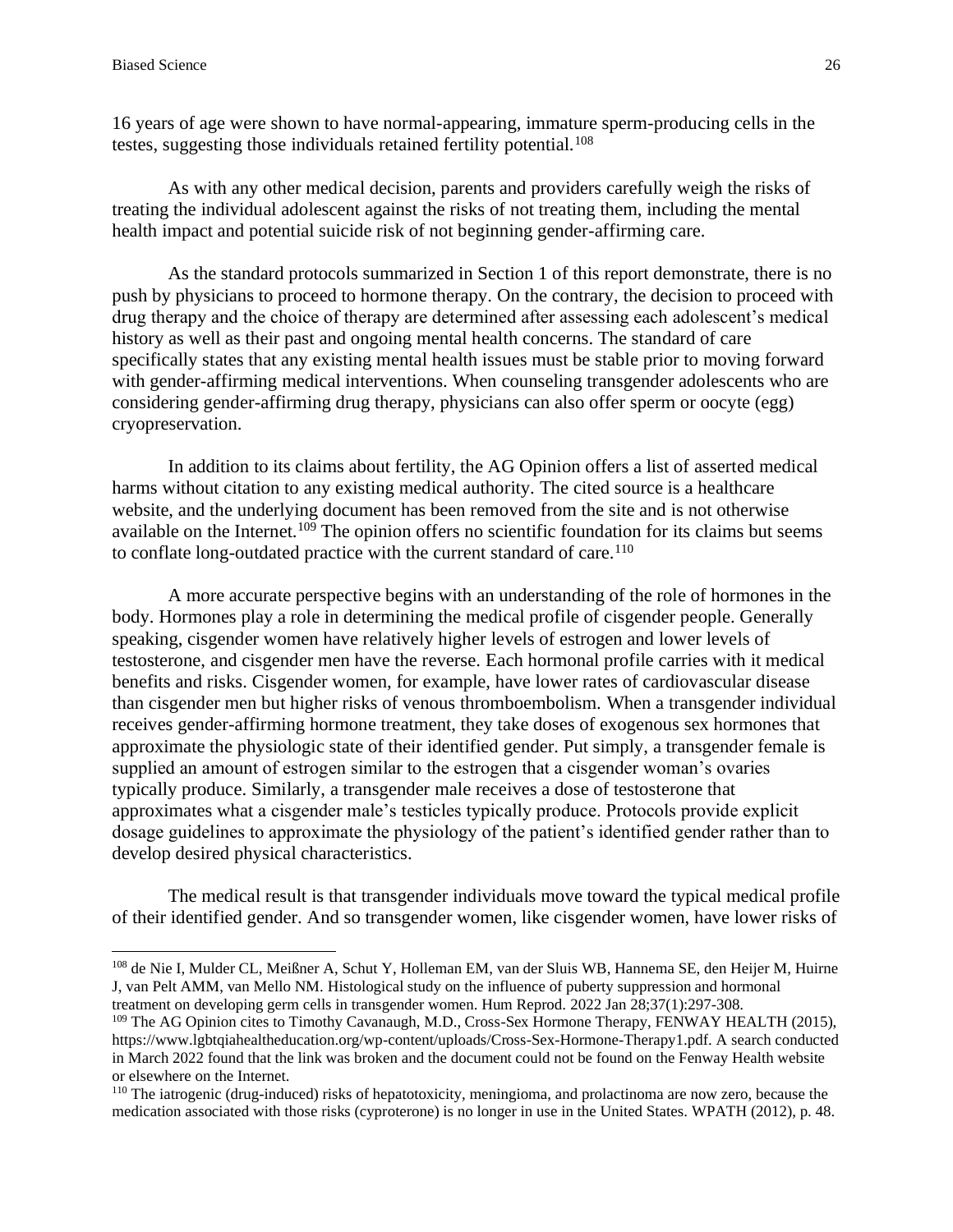cardiovascular disease than cisgender men.<sup>111</sup> Transgender women, like cisgender women, have a slightly higher risk of venous thromboembolism than cisgender men. In fact, transgender women have a *lower* risk of venous thromboembolism than cisgender women, and the overall risk is extremely low (less than  $1\%$ ) for all transgender individuals, both women and men.<sup>112</sup> The risk of venous thromboembolism in transgender women and non-pregnant cisgender women is less than the risk in pregnancy, which is the highest estrogenic physiologic state known.

It is also critical to note that the medical impact of gender-affirming treatment is generally the same in transgender people as in cisgender people who take the same hormone medications. For example, physicians commonly prescribe hormonal contraceptives containing ethinyl estradiol (a synthetic estrogen) to adolescents for reasons including birth control, management of irregular or painful menstrual periods, and acne. In other words, similar doses of exogenous sex hormones are commonly administered to cisgender individuals for a host of reasons and are well tolerated.

<sup>111</sup> Connelly PJ, Marie Freel E, Perry C, Ewan J, Touyz RM, Currie G, Delles C. Gender-Affirming Hormone Therapy, Vascular Health and Cardiovascular Disease in Transgender Adults. Hypertension. 2019 Dec;74(6):1266- 1274. doi: 10.1161/HYPERTENSIONAHA.119.13080. Epub 2019 Oct 28. Erratum in: Hypertension. 2020 Apr;75(4):e10. PMID: 31656099; PMCID: PMC6887638.

<sup>&</sup>lt;sup>112</sup> Oral estradiol, the preferred estrogen formulation that is given to transgender women in the United States, carries a VTE risk of <1%. T'Sjoen G, Arcelus J, Gooren L, Klink DT, Tangpricha V. Endocrinology of Transgender Medicine. Endocr Rev. 2019 Feb 1;40(1):97-117. In transgender men, the overall risk of VTE ranges from 0% to 0.34%. Maraka S, Singh Ospina N, Rodriguez-Gutierrez R, Davidge-Pitts CJ, Nippoldt TB, Prokop LJ, Murad MH. Sex Steroids and Cardiovascular Outcomes in Transgender Individuals: A Systematic Review and Meta-Analysis. J Clin Endocrinol Metab. 2017 Nov 1;102(11):3914-23.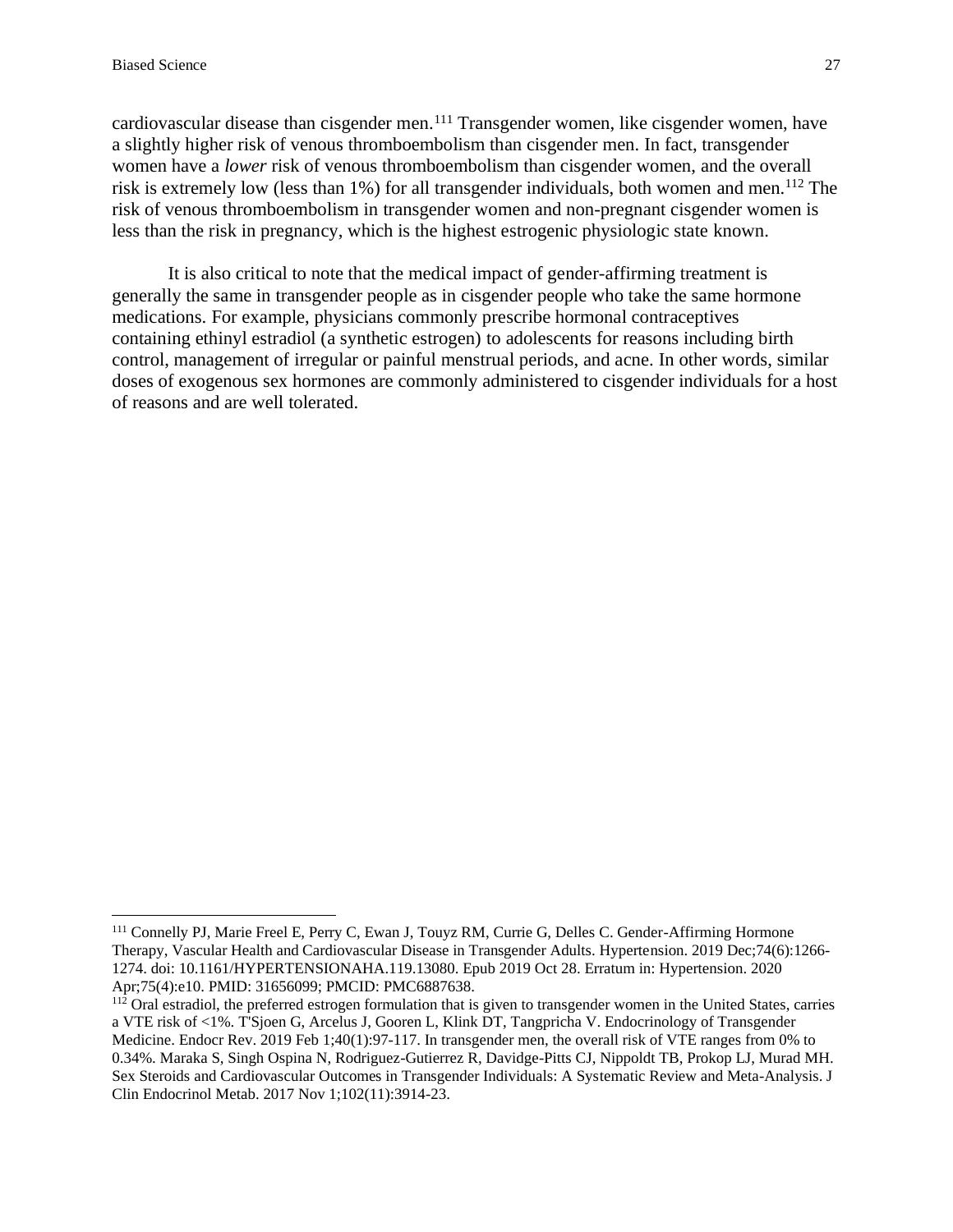#### <span id="page-27-0"></span>**Appendix A: Additional Information on Biased Sources of Information in the AG Opinion**

Here, we address two sources of information mischaracterized by the AG Opinion as authorities on, respectively, science and medical ethics.

#### a. The Society for Evidence-Based Gender Medicine

The AG Opinion twice cites the Society for Evidence-Based Gender Medicine ("SEGM"). SEGM claims to be "an international group of over 100 clinicians and researchers concerned about the lack of quality evidence for the use of hormonal and surgical interventions as first-line treatment for young people with gender dysphoria."<sup>113</sup>

Despite SEGM's statement, the group appears to be nothing more than a website; it does not appear to hold meetings, screen its members, or publish a journal. The original content on the website includes statements unsupported by any citations. When the content does provide citations, they are often unreliable or misleading. The SEGM website includes a list of citations to more than 100 articles as evidence for the medical risks of gender-affirming care, but we reviewed each article and found the vast majority to be of low quality. The site's content omits mention of the standards of care published by mainstream scientific organizations, and it falsely claims that the standard protocols permit gender-affirming surgery before the age of majority. The long list of citations omits mainstream scientific articles that do not support the SEGM agenda, and the list includes a large number of letters to the editor, which are not peer-reviewed or fact-checked, <sup>114</sup> as well as other sources of little scientific value, including opinion pieces and case studies.

Although the SEGM site claims "over 100 clinicians and researchers" as members, it lists as "clinical and academic advisors" a group of only 14 people, many of whom have limited (or no) scientific qualifications related to the study of medical treatment for transgender people. Of the 14, only eight claim academic credentials above the master's degree level (and, of these, two of the PhD's are in sociology and evolutionary biology). None have academic appointments in pediatric medicine or child psychology; none have published original empirical research on the medical treatment of transgender people in a peer-reviewed publication; and none currently treat patients in a recognized gender clinic.<sup>115</sup>

A contextual examination reveals that SEGM is an ideological organization without apparent ties to mainstream scientific or professional organizations. Its 14 core members are a small group of repeat players in anti-trans activities – a fact that the SEGM website does not disclose. These 14 often write letters to the editor of mainstream scientific publications; these letters appear in the list of publications on the website (even though letters to the editor typically are not peer-reviewed or fact-checked). (Our review shows that the group of 14 has a total of 39 relevant publications and that 75% of these are letters to the editor.)

 $114$  Of the 123 listed papers (some are listed more than once), 49 (or 40%) are letters to the editor or opinion pieces.

<sup>113</sup> All SEGM.org website citations reflect visits to the site in March 2022.

<sup>&</sup>lt;sup>115</sup> These findings are based on the biographical data posted on the SEGM.org website, supplemented with searches of Google (to determine academic appointments and listed publications) and the database PubMed (to determine medical publication records).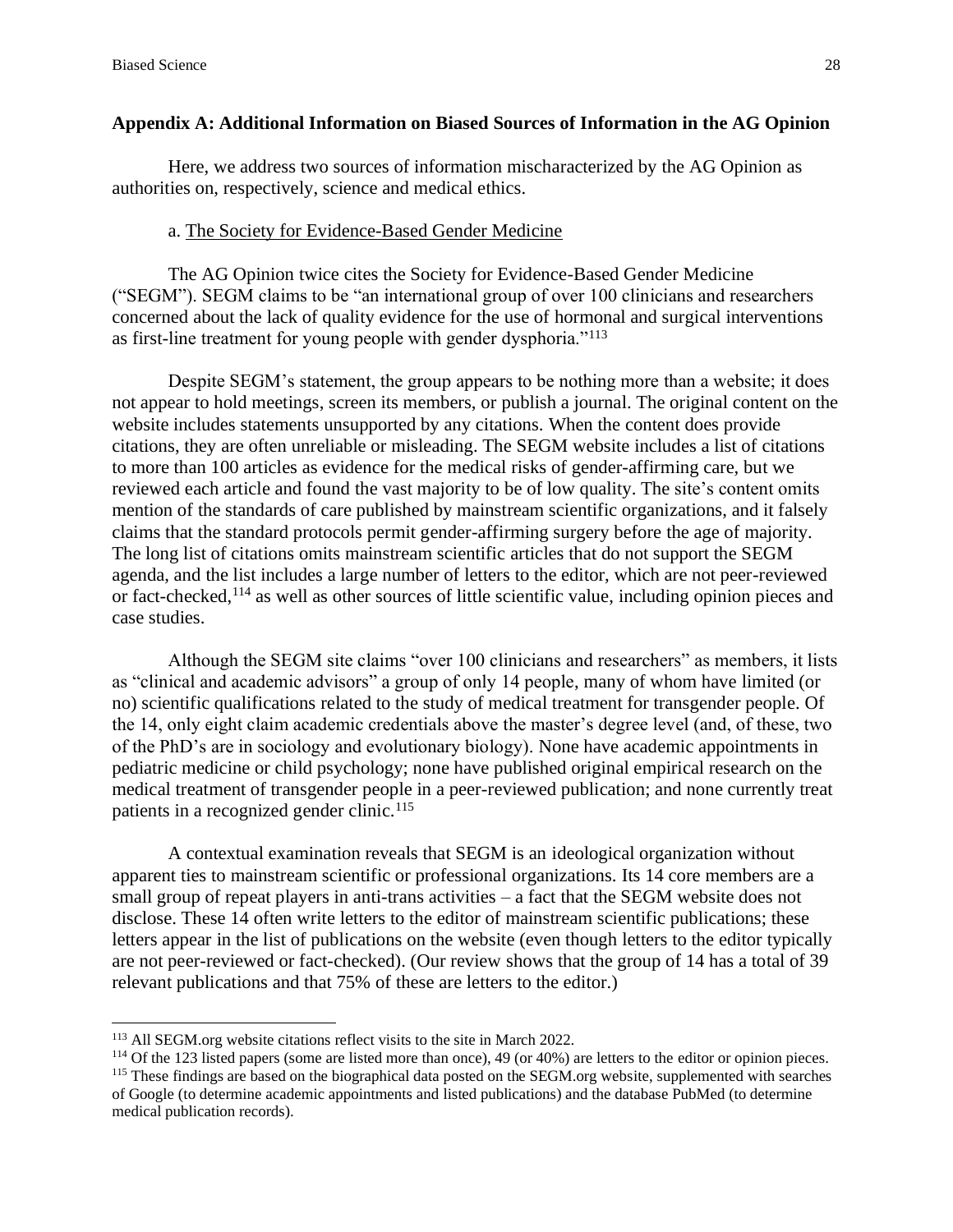The core members of SEGM frequently serve together on the boards of other organizations that oppose gender-affirming treatment and, like SEGM, feature biased and unscientific content. These include Genspect, Gender Identity Challenge (GENID), Gender Health Query, Rethink Identity Medicine Ethics, Sex Matters, Gender Exploratory Therapy Team, Gender Dysphoria Working Group, and the Institute for Comprehensive Gender Dysphoria Research.

#### b. Purported bioethics experts

The AG Opinion cites two purported ethics experts for the proposition that "it is particularly unethical to radically intervene in the normal physical development of a child to 'affirm' a 'gender identity' that is at odds with bodily sex."<sup>116</sup>

This is an unreliable citation for two reasons. First, the cited item is not published in a peer-reviewed or mainstream legal or ethics journal. It appears, instead, in *Public Discourse*, an online journal on the website of an organization with no clear academic or professional affiliation.<sup>117</sup> Second, the two authors have strong ties to anti-trans activism. The first author, Ryan T. Anderson, is the president of a right-wing, Catholic-identified think tank. <sup>118</sup> (Anderson is also the founder of the publishing journal, *Public Discourse*, further undermining the credibility of the citation.) The second author, Robert George, is a professor at Princeton who has long been engaged in anti-trans political activism. George is the founder of The American Principles Project, which states: "We want to impose a political cost on the Left's anti-family extremism. If they want to attack parental rights [or] confuse young children about their gender…they are going to be punished at the polls."<sup>119</sup>

By contrast, academic experts in bioethics consider gender-affirming treatment to be ethical.<sup>120</sup> They emphasize "the importance of balanced decision making when counseling and

<sup>116</sup> AG Opinion, at 4 (citing Anderson RT, George RP. Physical Interventions on the Bodies of Children to "Affirm" their "Gender Identity" Violate Sound Medical Ethics and Should Be Prohibited [Internet]. Public Discourse: The Journal of the Witherspoon Institute; 2019 Dec 8 [cited 2022 Mar]. Available from: [https://www.thepublicdiscourse.com/2019/12/58839/.](https://www.thepublicdiscourse.com/2019/12/58839/)

<sup>&</sup>lt;sup>117</sup> "*Public Discourse* is the online journal of the [Witherspoon](http://www.winst.org/index.php) Institute, a 501(c)3 research center located in Princeton, New Jersey". Our Mission. Public Discourse: The Journal of the Witherspoon Institute; c2022 [cited 2022 Mar]. Available from: https://www.thepublicdiscourse.com/our-mission/.

<sup>&</sup>lt;sup>118</sup> "Founded in 1976, the Ethics and Public Policy Center" works "to apply the riches of the Judeo-Christian tradition to contemporary questions of law, culture, and politics, in pursuit of America's continued civic and cultural renewal." About. Ethics & Public Policy Center; c2022 [cited 2022 Mar]. Available from: [https://eppc.org/about/.](https://eppc.org/about/) The EPPC's programs include "Catholic Studies" and the "Catholic Women's Forum. Programs. Ethics & Public Policy Center; c2022 [cited 2022 Mar]. Available from: [https://eppc.org/program/.](https://eppc.org/program/) Anderson is listed as the president. Ryan T. Anderson. Ethics & Public Policy Center; c2022 [cited 2022 Mar]. Available from: [https://eppc.org/author/ryan\\_anderson/.](https://eppc.org/author/ryan_anderson/)

<sup>119</sup> About. American Principles Project; c2020 [cited 2022 Mar]. Available from: [https://americanprinciplesproject.](https://americanprinciplesproject.org/about/) [org/about/.](https://americanprinciplesproject.org/about/) On another page, the website states that the American Principles Project was founded in 2009 by George and "veteran political strategist Frank Cannon." History. American Principles Project; c2020 [cited 2022 Mar]. Available from: [https://americanprinciplesproject.org/about/history-story/.](https://americanprinciplesproject.org/about/history-story/)

<sup>&</sup>lt;sup>120</sup> For examples, see Kimberly LL, Folkers KM, Friesen P, Sultan D, Quinn GP, Bateman-House A, Parent B, Konnoth C, Janssen A, Shah LD, Bluebond-Langner R, Salas-Humara C. Ethical Issues in Gender-Affirming Care for Youth. Pediatrics. 2018 Dec;142(6):e20181537; Bizic MR, Jeftovic M, Pusica S, Stojanovic B, Duisin D,